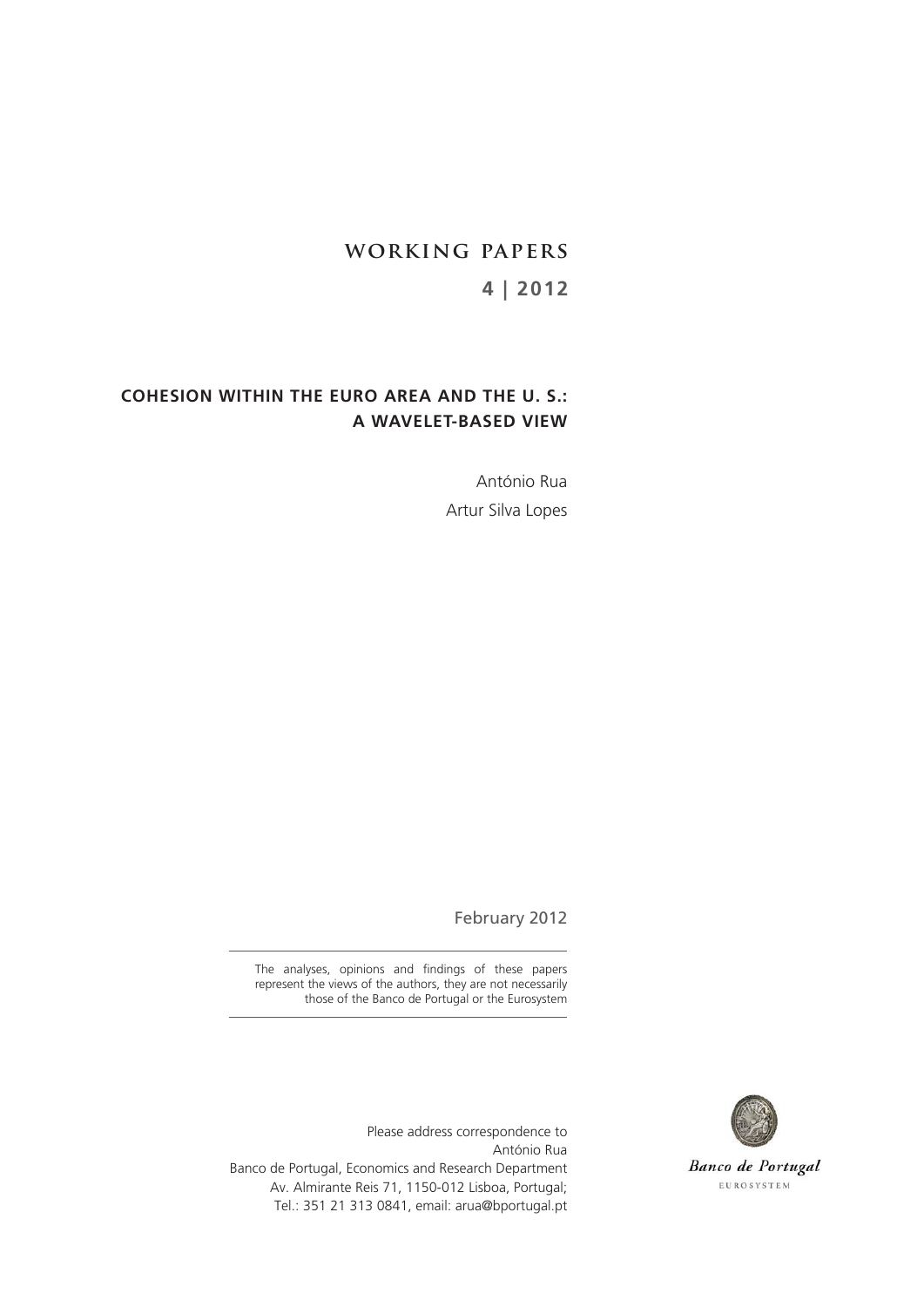## **BANCO DE PORTUGAL**

Av. Almirante Reis, 71 1150-012 Lisboa *www.bportugal.pt*

#### *Edition*

Economics and Research Department

## *Pre-press and Distribution*

Administrative Services Department Documentation, Editing and Museum Division Editing and Publishing Unit

#### *Printing*

Administrative Services Department Logistics Division

Lisbon, February 2012

#### *Number of copies*

80

ISBN 978-989-678-118-7 ISSN 0870-0117 (print) ISSN 2182-0422 (online) Legal Deposit no. 3664/83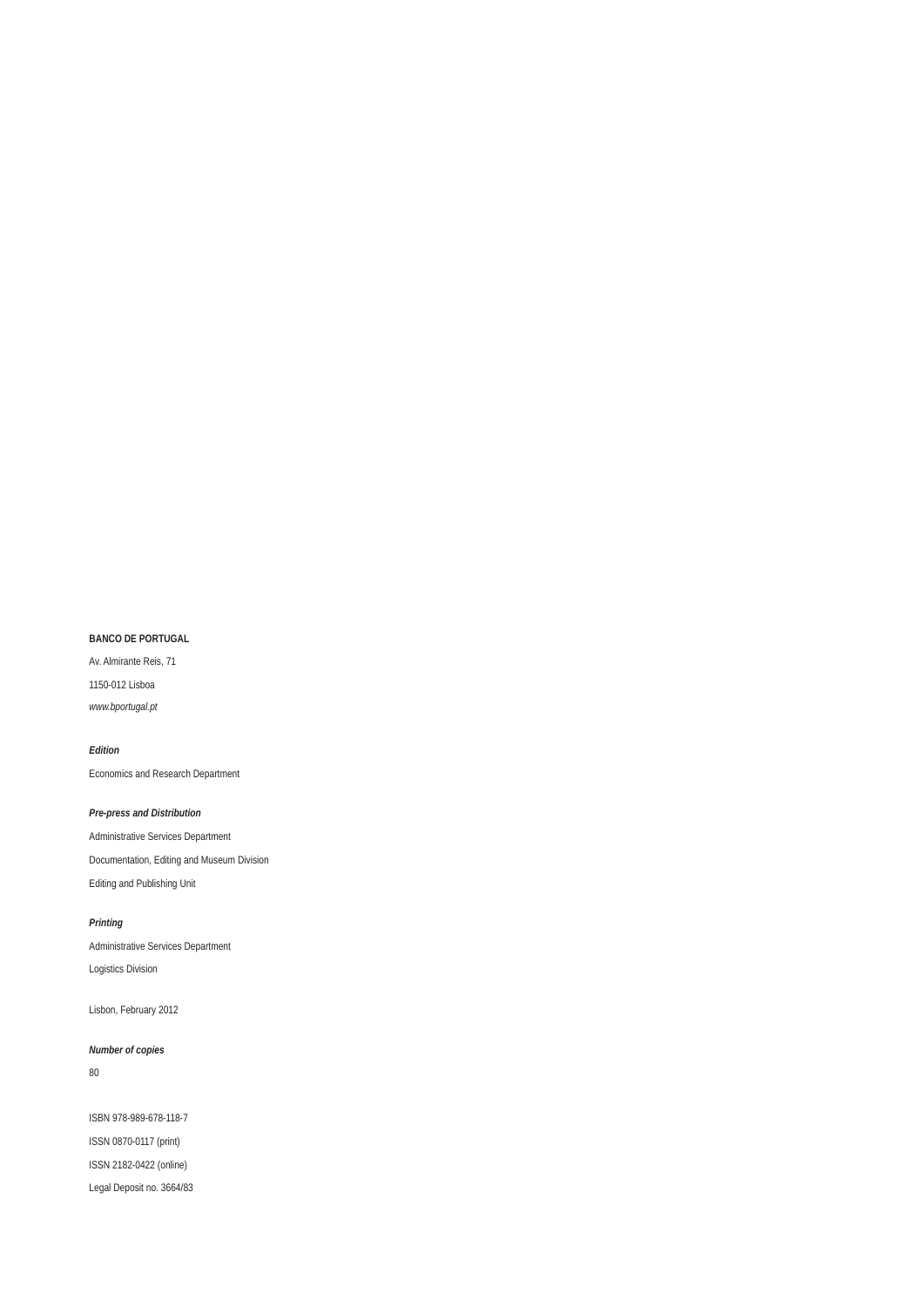# Cohesion within the euro area and the U. S.: a wavelet-based view

António Rua<sup>∗</sup> Artur Silva Lopes†

## Abstract

The assessment of synchronization of macroeconomic fluctuations across countries or regions has been crucial, for example, for the debate on economic integration. In this paper, we propose a multivariate measure of synchronization to assess cohesion across countries or regions by resorting to wavelet analysis. This wavelet-based measure of cohesion allows one to assess how synchronization has evolved over time and across frequencies simultaneously. In particular, we investigate the cohesion among euro area countries and the cohesion within the U.S. both at the regional and state levels over the last decades. In addition, an analysis at the sectoral level is also conducted. The results obtained unveil a noteworthy heterogeneity and highlight the usefulness of a wavelet-based measure of cohesion.

Keywords: Cohesion; Wavelets; Time-frequency; Output growth. JEL classification: C40, E32.

<sup>∗</sup>Banco de Portugal and ISEG—Technical University of Lisbon. Address: Economic Research Department, Banco de Portugal, Av. Almirante Reis no 71, 1150-012 Lisboa, Portugal. Email: antonio.rua@bportugal.pt

<sup>†</sup>CEMAPRE & ISEG—Technical University of Lisbon.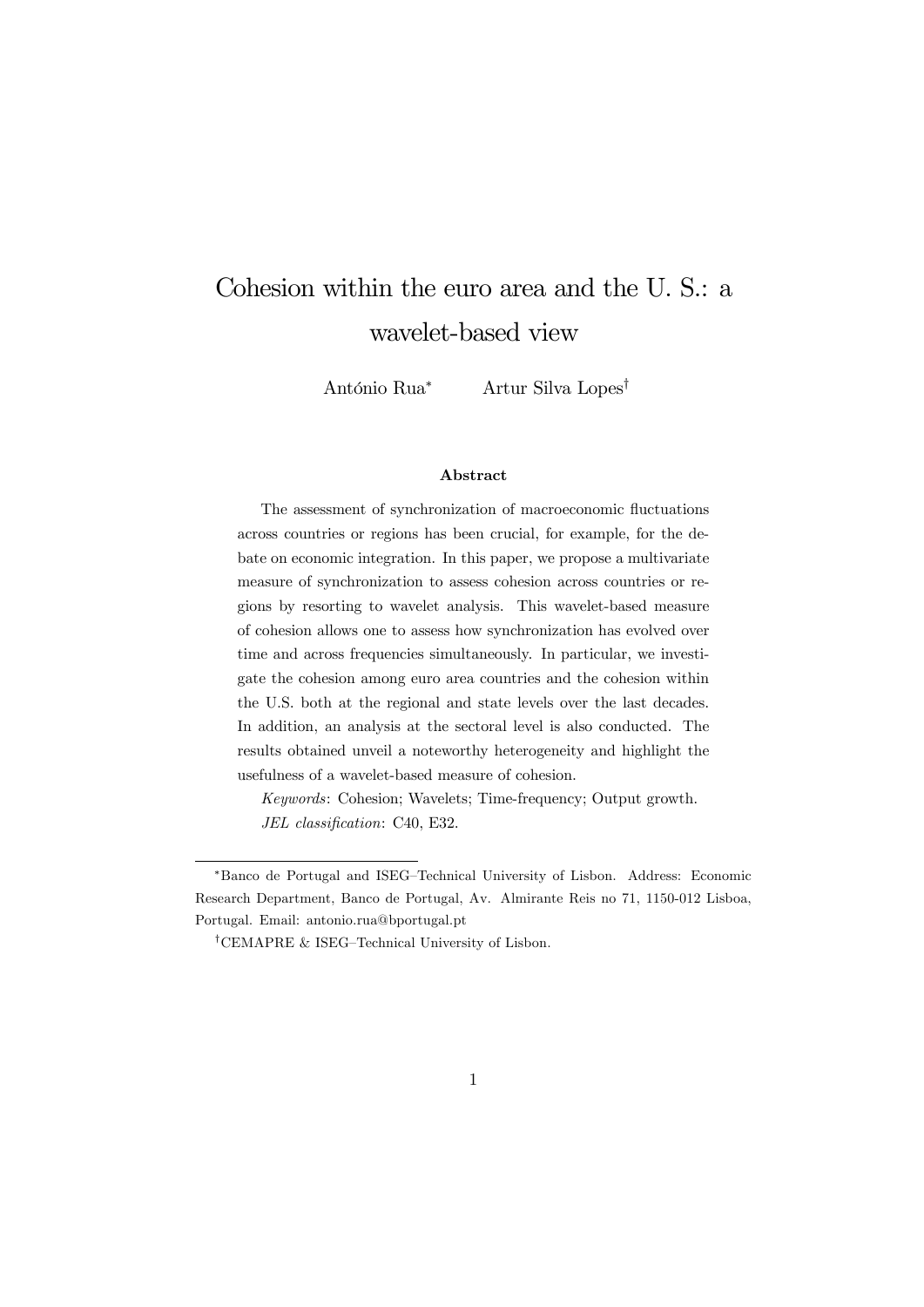# 1 Introduction

The analysis of business cycle comovement has long been a topic of interest in economics. Several measures have been used in the literature to assess the synchronization of business cycles but the Pearson correlation coefficient remained the most popular because it summarizes the degree of comovement through time in a single value. However, due to its synthetic nature it can be rather limited describing the relationship between the variables. Alternatively, one can resort to spectral analysis, to obtain further insights about the relationship at the frequency level (see, for example, A'Hearn and Woitek  $(2001)$ , Pakko  $(2004)$  and Breitung and Candelon  $(2006)$ ). Croux *et al.* (2001) have suggested a spectral-based measure, the dynamic correlation, which is conceptually similar to the contemporaneous correlation but allows to measure comovement at the frequency level (empirical work drawing on this measure includes, for example, Tripier (2002), Rua and Nunes (2005) and Camacho et al. (2006)). However, while the Pearson correlation coefficient disregards completely the relationship at the frequency level, with the dynamic correlation proposed by Croux et al. (2001) all the information on time dependence of comovement is lost.

To overcome such caveats, Rua (2010) has proposed a measure of comovement by resorting to wavelet analysis. Wavelet analysis constitutes a very promising tool as it represents a refinement in terms of analysis, in the sense that both time and frequency domains are taken into account. Although wavelets have been more popular in fields such as signal and image processing, meteorology, and physics, such analysis can also provide fruitful insights about several economic phenomena (see, for example, the pioneer work of Ramsey and Zhang (1996, 1997) and Ramsey and Lampart (1998a,b)). Recent applications of wavelets in economics can be found, for instance, in Gallegati and Gallegati (2007), Gallegati et al. (2008), Yogo (2008), Crowley and Mayes (2008), Rua and Nunes (2009) and Rua (2011, 2012) (see Crowley (2007) for a survey). In particular, the wavelet-based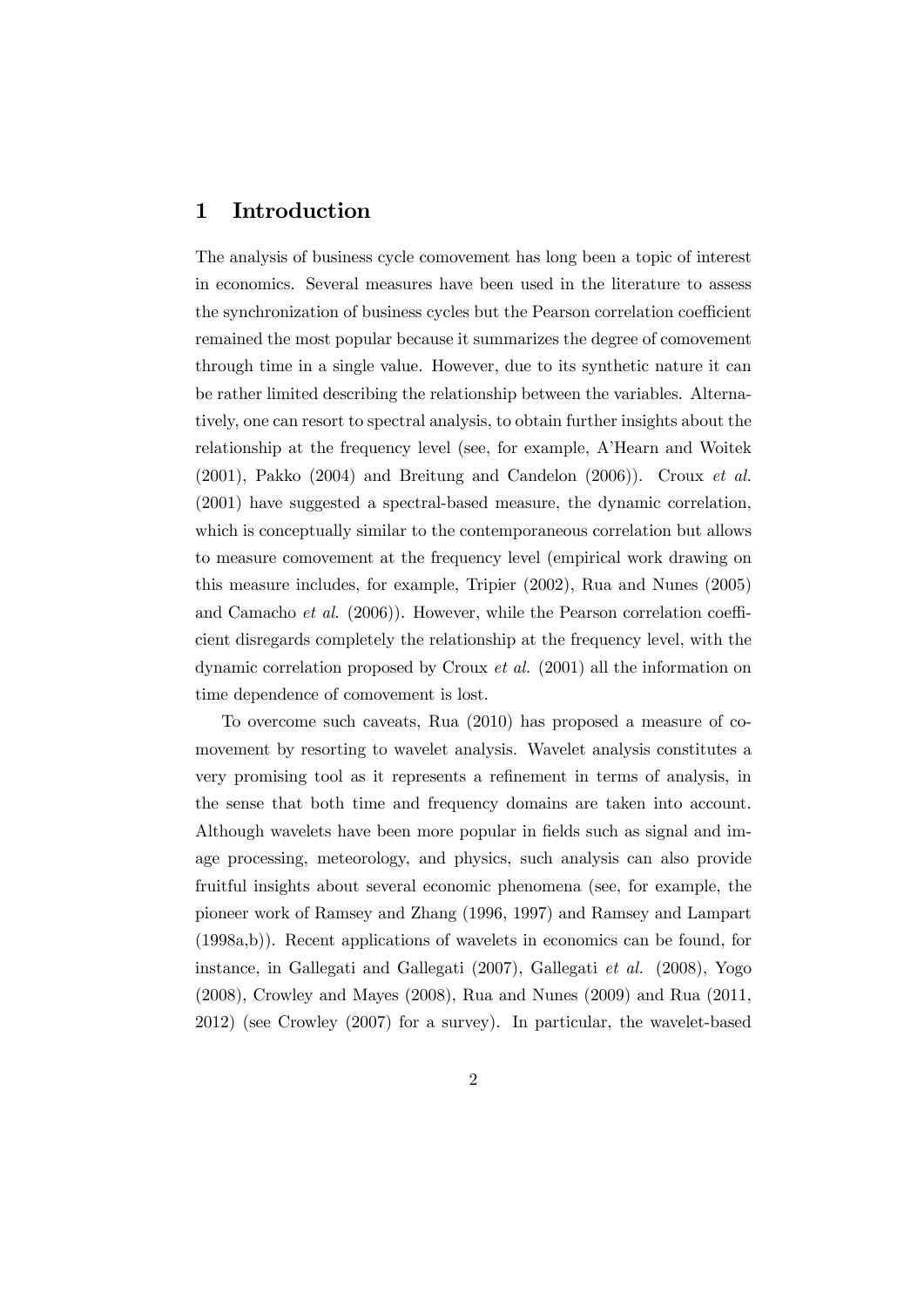measure of comovement suggested by Rua (2010) allows one to assess simultaneously how variables are related at different frequencies and how such relationship has evolved over time. Therefore, it is possible to capture both time and frequency varying features within an unified framework.

In order to take on board more than two series when assessing comovement, Croux et al. (2001) have extended the dynamic correlation to the multivariate case and named this generalised measure as cohesion. Cohesion is based on the dynamic correlations between all possible pairs of series within a group of variables and has been used by Croux *et al.* (2001) to assess the comovement of output fluctuations between European countries and across the U.S. states and regions. As stressed by de Haan et al. (2008), this measure provides a useful summary statistic on the degree of comovement across countries or regions while avoiding the problem of choosing a base country or region. Cohesion has also been applied by Carlino and De-Fina (2004) to study the comovement in employment across the U.S. states and sectors, by Crone (2005) to evaluate the business cycle cohesion within U.S. regions, and *inter alia*, by Eickmeier and Breitung (2006) for assessing output growth and inflation cohesion between European countries.

The assessment of comovement among different countries or regions now involves a huge literature. In fact, the degree of synchronization of macroeconomic fluctuations across countries or regions plays a key role on the discussion about the attractiveness of economic integration. In this respect, the debate about the European monetary union has dominated the literature over the past decade.<sup>1</sup> In particular, building on the work of Mundell (1961) on Optimum Currency Areas, it has been argued that the cost of joining a monetary union will be low if countries have highly synchronized business cycles. However, it has also been pointed out that economic integration itself can affect the synchronization of macroeconomic fluctuations.2

<sup>&</sup>lt;sup>1</sup>See, for example, de Haan *et al.* (2008) for a literature survey regarding business cycle synchronization in the euro area.

 $2^2$ For instance, Frankel and Rose (1998) claim that the removal of trade barriers induces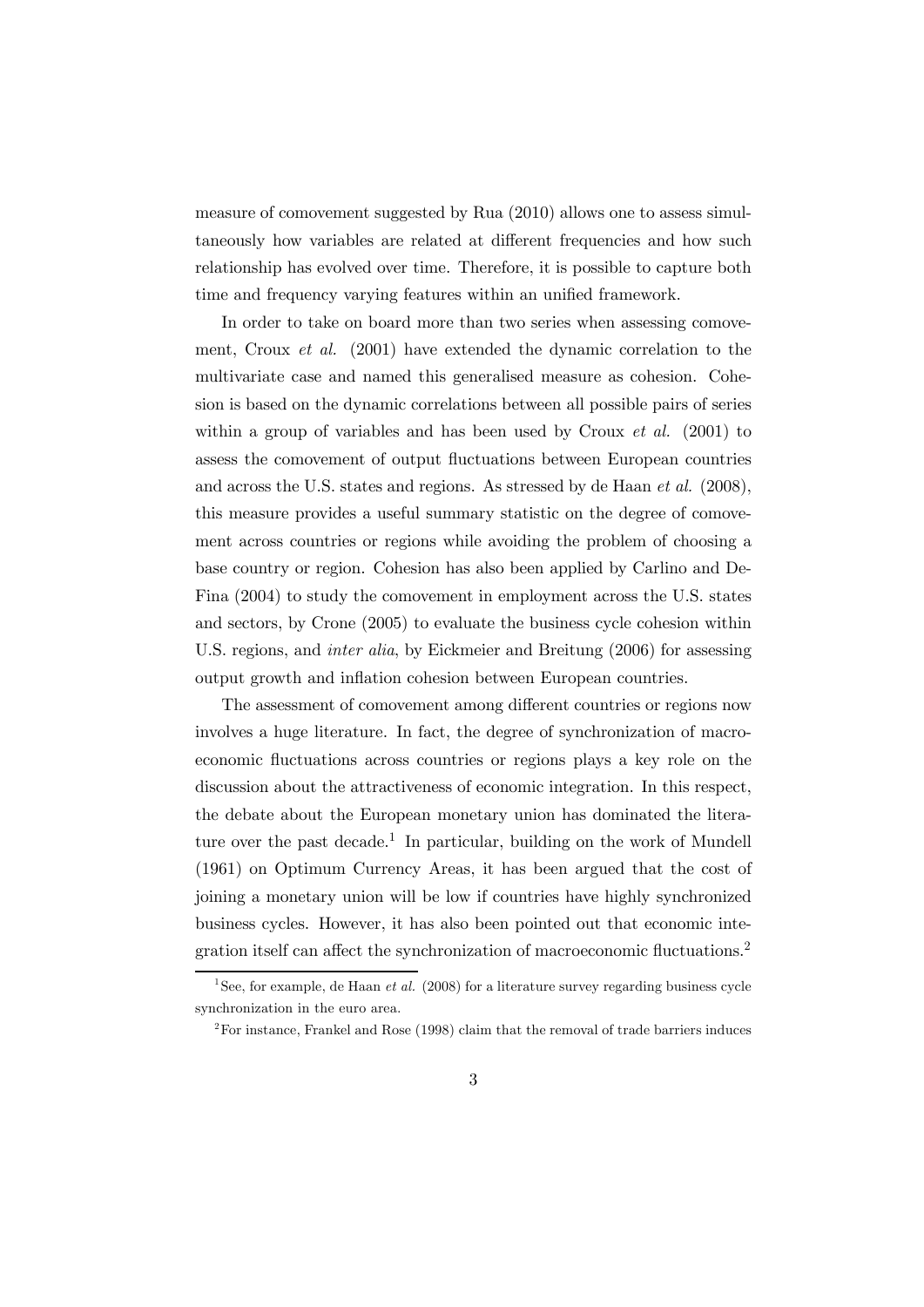Hence, besides the frequency level perspective of comovement, capturing its time-varying dimension is also a worthwhile purpose.

Following Croux et al. (2001), we extend the bivariate measure proposed in Rua (2010) to the more general case in order to obtain a measure of cohesion in the wavelet domain. The resulting measure allows one to assess how cohesion has evolved over time and across frequencies simultaneously. Therefore, it can provide a detailed and rich picture, with additional insights in the time dimension. Focusing on output growth, we investigate the cohesion between euro area countries and the cohesion within the U.S. at both the regional and state levels over the last decades.

We find that cohesion within the euro area has been higher at the longrun and business cycle frequencies and that it has increased since the mid-90s across all frequencies. For the U.S. we find that cohesion is higher at the typical business cycle frequency range but seems to have decreased since the beginning of the 90's, and we note that this finding holds at both the regional and state levels. Moreover, we also find that U.S. cohesion is higher at the regional level than at the state level, both across frequencies and over time. In addition, besides taking into account the spatial perspective when assessing cohesion, we also conduct an analysis at the sectoral level. Resorting to disaggregated data by eleven sectors for the euro area countries and U.S. regions and states, we find a noteworthy heterogeneity in the results at the sectoral level. This analysis allows us also to unveil the sectors underlying the previously mentioned overall results.

The paper is organised as follows. In section 2 the main building blocks are discussed and the wavelet-based measure of cohesion is presented. In section 3 a data description is provided, while in section 4 the empirical

a higher symmetry of output fluctuations, while Rose (2000) provides evidence that a common currency results in more trade. In contrast, Krugman (1993) argues that a higher level of trade can lead to a higher economic specialization and less synchronized business cycles. See, for example, Kalemli-Ozcan et al. (2001) for an overview of the effects of economic integration on output fluctuations symmetry.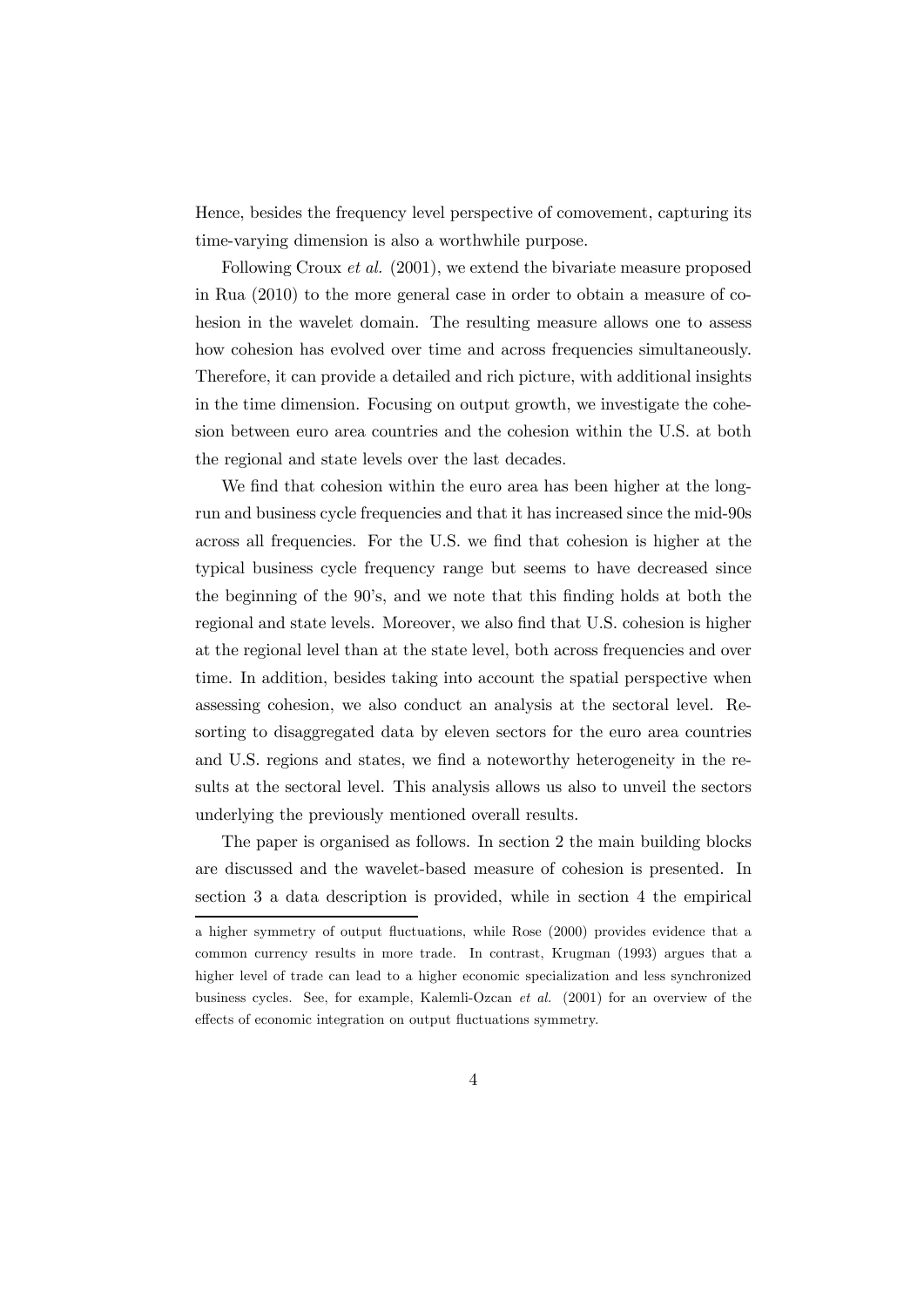application is carried out for both the euro area and the U.S.. Finally, section 5 concludes.

# 2 Measuring cohesion in the wavelet domain

While the well-known Fourier transform decomposes the time series into infinite length sines and cosines (see, for example, Priestley (1981)), discarding all time-localization information, the wavelet transform uses local base functions that can be stretched and translated with a flexible resolution in both frequency and time. In particular, the wavelet transform decomposes a time series in terms of some elementary functions, the daughter wavelets or simply wavelets  $\psi_{\tau,s}(t)$ . These wavelets result from a mother wavelet  $\psi(t)$ , that can be expressed as function of the time position  $\tau$  (translation parameter) and the scale  $s$  (dilation parameter), which is related with the frequency, that is,

$$
\psi_{\tau,s}(t) = \frac{1}{\sqrt{s}} \psi\left(\frac{t-\tau}{s}\right). \tag{1}
$$

To be a mother wavelet  $\psi(t)$  must fulfil several conditions (see, for example, Percival and Walden (2000) for further discussion). The continuous wavelet transform of a time series  $x(t)$  with respect to  $\psi(t)$  is given by the following convolution

$$
W_x(\tau, s) = \int_{-\infty}^{+\infty} x(t) \psi_{\tau, s}^*(t) dt = \frac{1}{\sqrt{s}} \int_{-\infty}^{+\infty} x(t) \psi^* \left(\frac{t - \tau}{s}\right) dt,\qquad(2)
$$

where  $*$  denotes the complex conjugate.

The most commonly used mother wavelet is the Morlet wavelet, which can be simply defined as

$$
\psi(t) = \pi^{-\frac{1}{4}} e^{i\omega_0 t} e^{\frac{-t^2}{2}}.
$$
\n(3)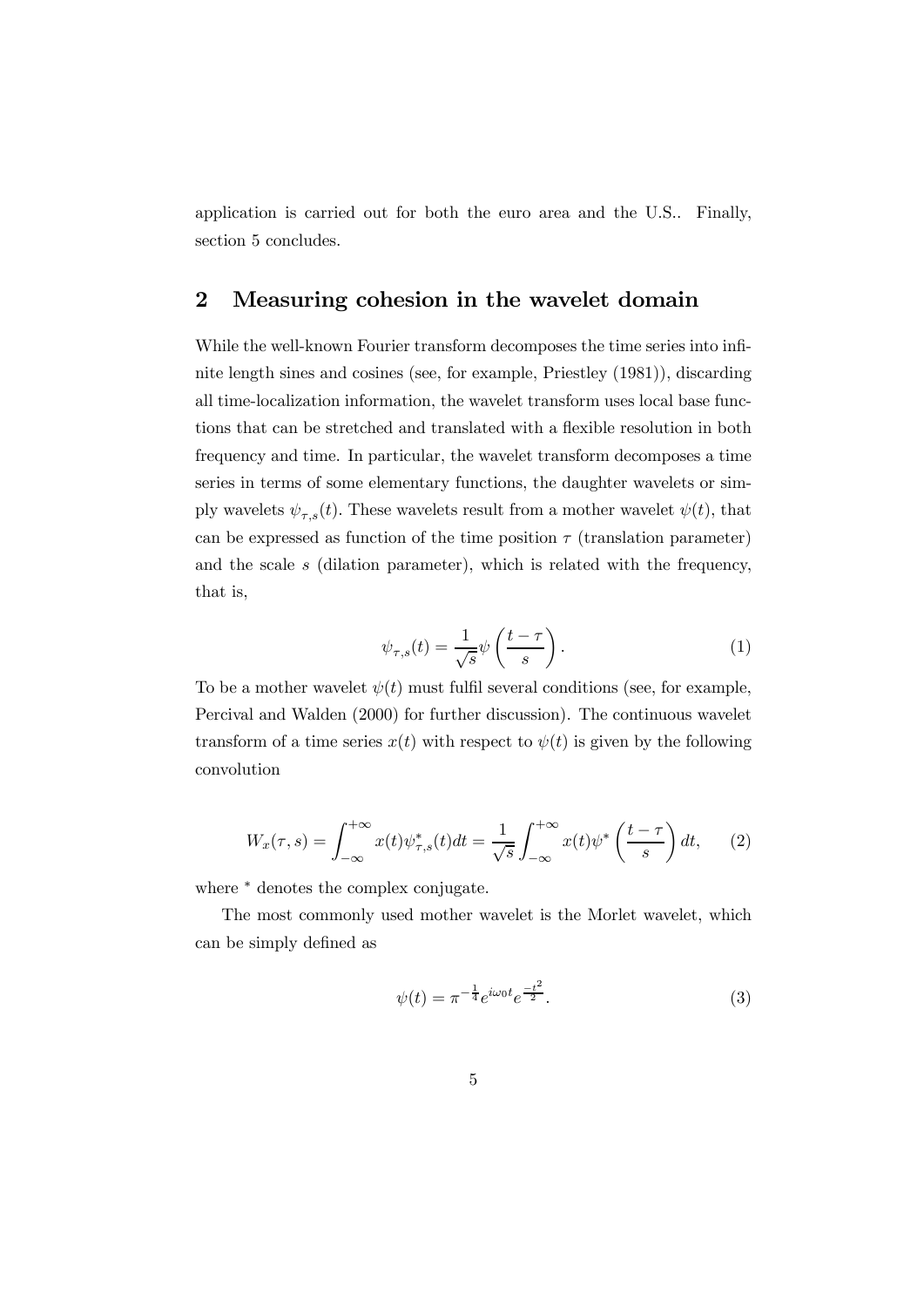One can observe that the Morlet wavelet is a complex sine wave within a Gaussian envelope whereas  $\omega_0$  is the wavenumber. In practice,  $\omega_0$  is set to 6 as it provides a good balance between time and frequency localization (see, for example, Adisson (2002) for further details on the Morlet wavelet).

Given two time series  $x_i(t)$  and  $x_j(t)$ , with wavelet transforms  $W_{x_i}(\tau, s)$ and  $W_{x_j}(\tau, s)$ , one can define the cross-wavelet spectrum as  $W_{x_i x_j}(\tau, s)$  =  $W_{x_i}(\tau, s)W_{x_i}^*(\tau, s)$ . As the mother wavelet is in general complex, the crosswavelet spectrum is also complex valued and it can be decomposed into real and imaginary parts. The measure proposed in Rua (2010) is given by

$$
\rho_{x_i x_j}(\tau, s) = \frac{\Re\left(W_{x_i x_j}(\tau, s)\right)}{\sqrt{|W_{x_i}(\tau, s)|^2 |W_{x_j}(\tau, s)|^2}},
$$
\n(4)

where  $\Re$  denotes the real part of the cross-wavelet spectrum. This waveletbased measure  $\rho_{x_ix_i}(\tau,s)$  allows one to evaluate the degree of comovement in the time-frequency space and assess over which periods of time and over which frequencies is the comovement higher. Basically, it plays a role as a contemporaneous correlation coefficient around each moment in time and for each frequency. Since it provides information about the comovement not only at the frequency level but also over time, it can be seen as a generalisation of the dynamic correlation measure suggested by Croux et al. (2001).

In a similar fashion to Croux *et al.* (2001), who extended the dynamic correlation measure to the multivariate case, providing a measure of cohesion in the frequency domain, we extend the bivariate measure proposed by Rua (2010) to the more general case in order to obtain a measure of cohesion in the wavelet domain. In particular, cohesion is defined as the weighted average of the wavelet-based measure  $\rho_{x_ix_j}(\tau,s)$  between all possible pairs of series: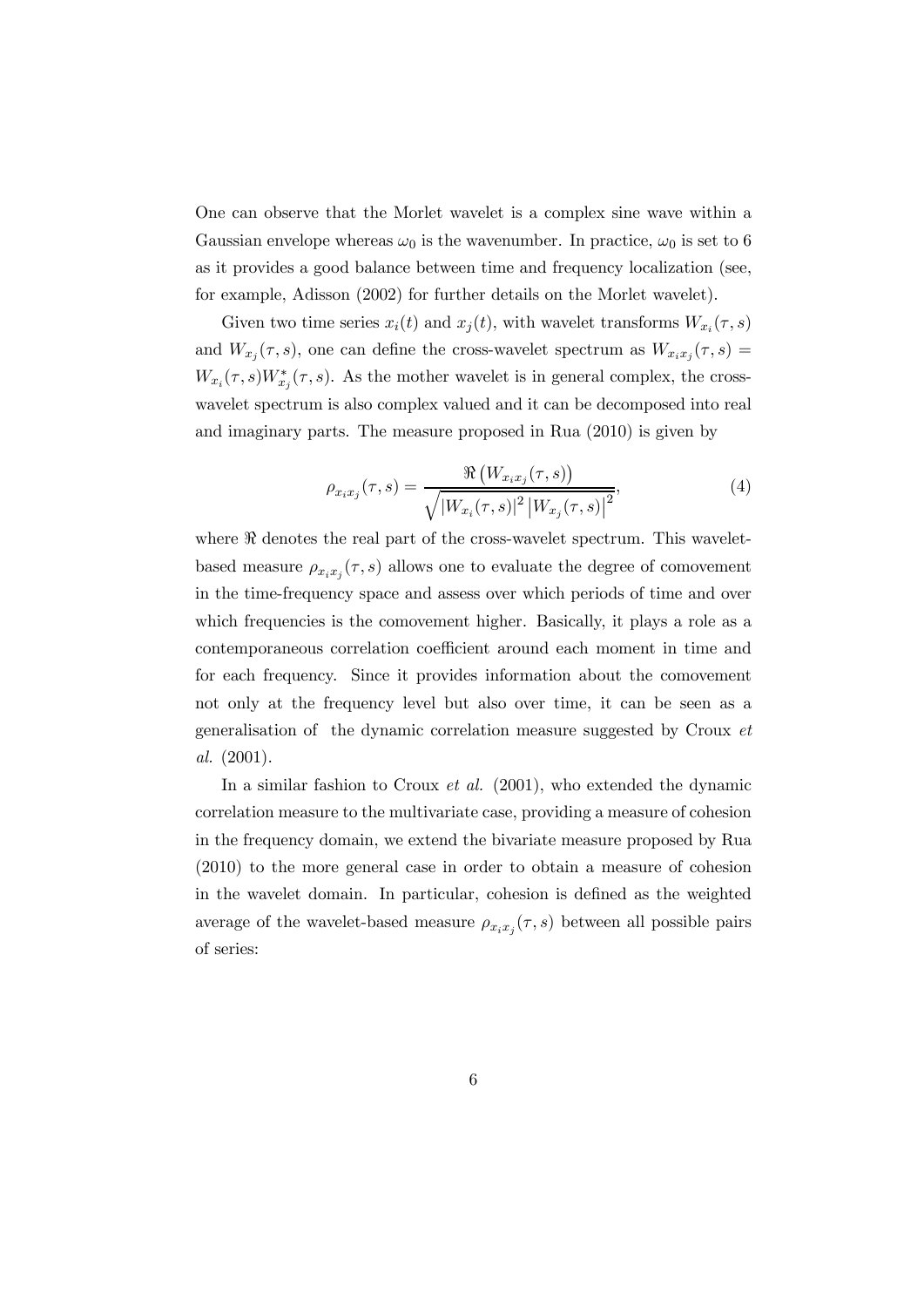$$
coh(\tau, s) = \frac{\sum\limits_{i \neq j} \varpi_{ij} \rho_{x_i x_j}(\tau, s)}{\sum\limits_{i \neq j} \varpi_{ij}}, \tag{5}
$$

where  $\varpi_{ij}$  is the weight attached to the pair of series  $(i, j)$ . As the  $\rho_{x_i x_j}(\tau, s)$ range between −1 and 1, the wavelet-based cohesion also varies between −1 and 1. This measure allows one to quantify the extent of cohesion among several series at different frequencies and investigate if such global relationship has changed over time. Hence, it enables a richer analysis than the one which is possible with the cohesion measure suggested in Croux *et al.* (2001), which focus only at the frequency level. This is of particular importance as there is by now evidence that comovement can vary across frequencies as well as over time. Moreover, the suggested wavelet-based cohesion allows to capture both features within an unified framework.

## 3 Data

Regarding the United States, we considered data at the regional and state levels provided by the Bureau of Economic Analysis (BEA) of the U.S. Department of Commerce.<sup>3</sup> Annual real GDP by region and state is available from 1977 up to 2008. However, as nominal data is available from 1963, in order to cover a longer time span we resorted to the U.S. GDP deflator prior to 1977. The disaggregation of regional and state output by sectors is also provided by the BEA for the same sample periods, and again we used

<sup>3</sup>The 8 BEA regions are: New England, Mideast, Great Lakes, Plains, Southeast, Southwest, Rocky Mountain, Far West. The 51 BEA states are: Alabama, Alaska, Arizona, Arkansas, California, Colorado, Connecticut, Delaware, District of Columbia, Florida, Georgia, Hawaii, Idaho, Illinois, Indiana, Iowa, Kansas, Kentucky, Louisiana, Maine, Maryland, Massachusetts, Michigan, Minnesota, Mississippi, Missouri, Montana, Nebraska, Nevada, New Hampshire, New Jersey, New Mexico, New York, North Carolina, North Dakota, Ohio, Oklahoma, Oregon, Pennsylvania, Rhode Island, South Carolina, South Dakota, Tennessee, Texas, Utah, Vermont, Virginia, Washington, West Virginia, Wisconsin, Wyoming. See http://www.bea.gov/regional .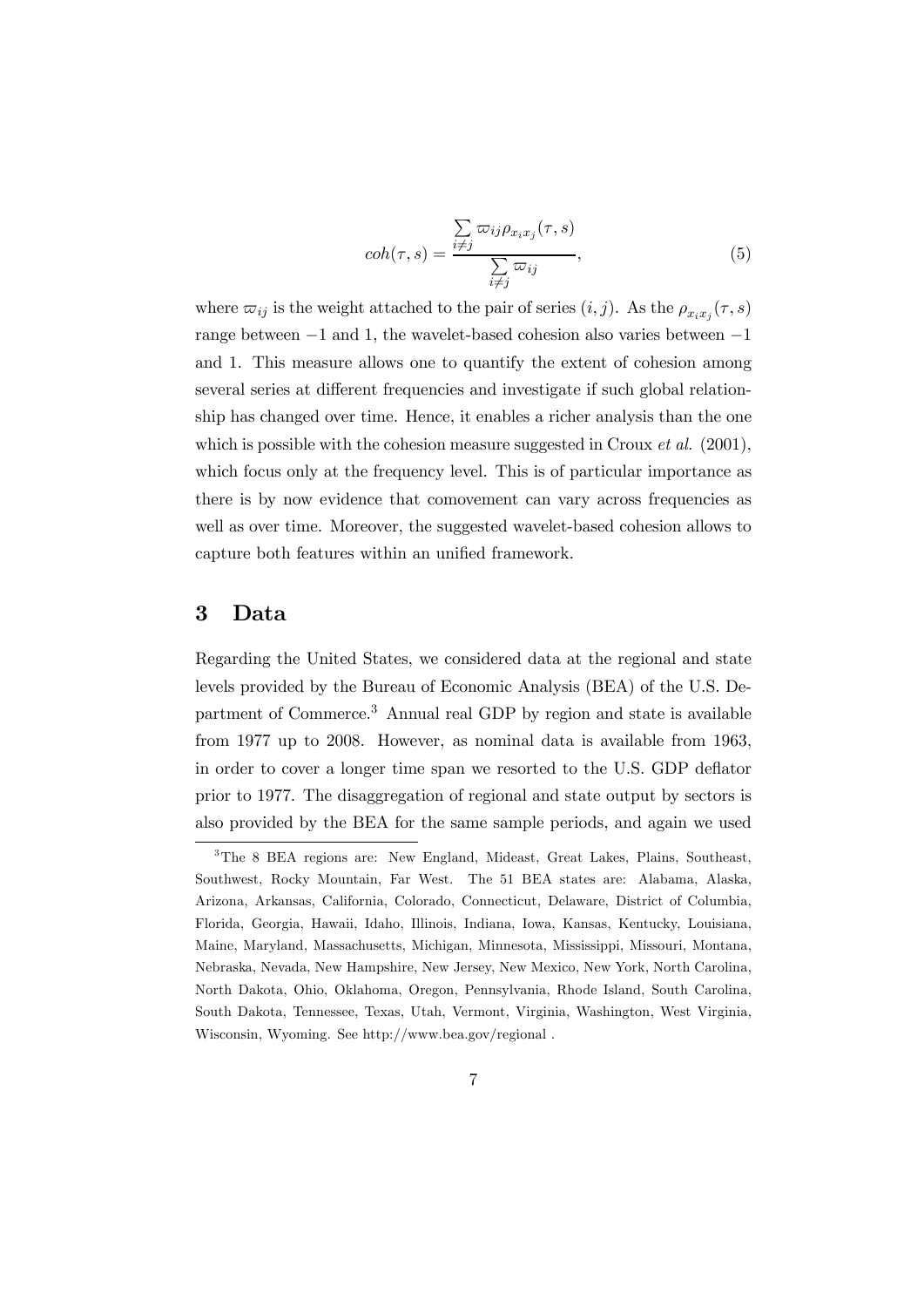the U.S. corresponding deflator, so as to obtain volume series since 1963 and up to 2008. In order to ease the comparison between the U.S. and the euro area, we considered eleven sectors, namely: (1) Agriculture, hunting, forestry, and fishing; (2) Mining; (3) Manufacturing; (4) Utilities; (5) Construction; (6) Wholesale and retail trade; (7) Transport and storage; (8) Information; (9) Finance, insurance, real estate and rental and leasing; (10) Services including professional and business services, educational services, health care, social assistance, arts, entertainment, recreation, accommodation and food services and other services; (11) Government.

Concerning the euro area, we considered all the member countries as of 1 January 2001, namely, Austria, Belgium, Finland, France, Germany, Greece, Ireland, Italy, Luxembourg, Netherlands, Portugal and Spain. Data regarding annual real GDP has been collected from the European Commission AMECO database.<sup>4</sup> Concerning sectoral data for the euro area countries, we used the EU KLEMS database provided by the Groningen Growth and Development Centre (GGDC, which is financially supported by the European Commission).<sup>5</sup> As this data ranges from 1970 up to 2007, we updated it with the year 2008 resorting to the AMECO database.

The weights used in (5) correspond to the share of output of the pair  $(i, j)$ in the year  $2000<sup>6</sup>$  As usual, all series are taken in logs and first differenced.

# 4 Cohesion within euro area and the U.S.

## 4.1 Spatial cohesion

In this section we proceed into the computation of the suggested measure to assess the cohesion among euro area countries and the cohesion within

<sup>4</sup>See http://ec.europa.eu/economy\_finance/db\_indicators/ameco .

 $5$ See http://www.euklems.net.

 $6$ As both the euro area and the U.S. data are released with 2000 as the base year, this year was selected to compute the weights. Nevertheless, the results are not sensitive to the chosen year.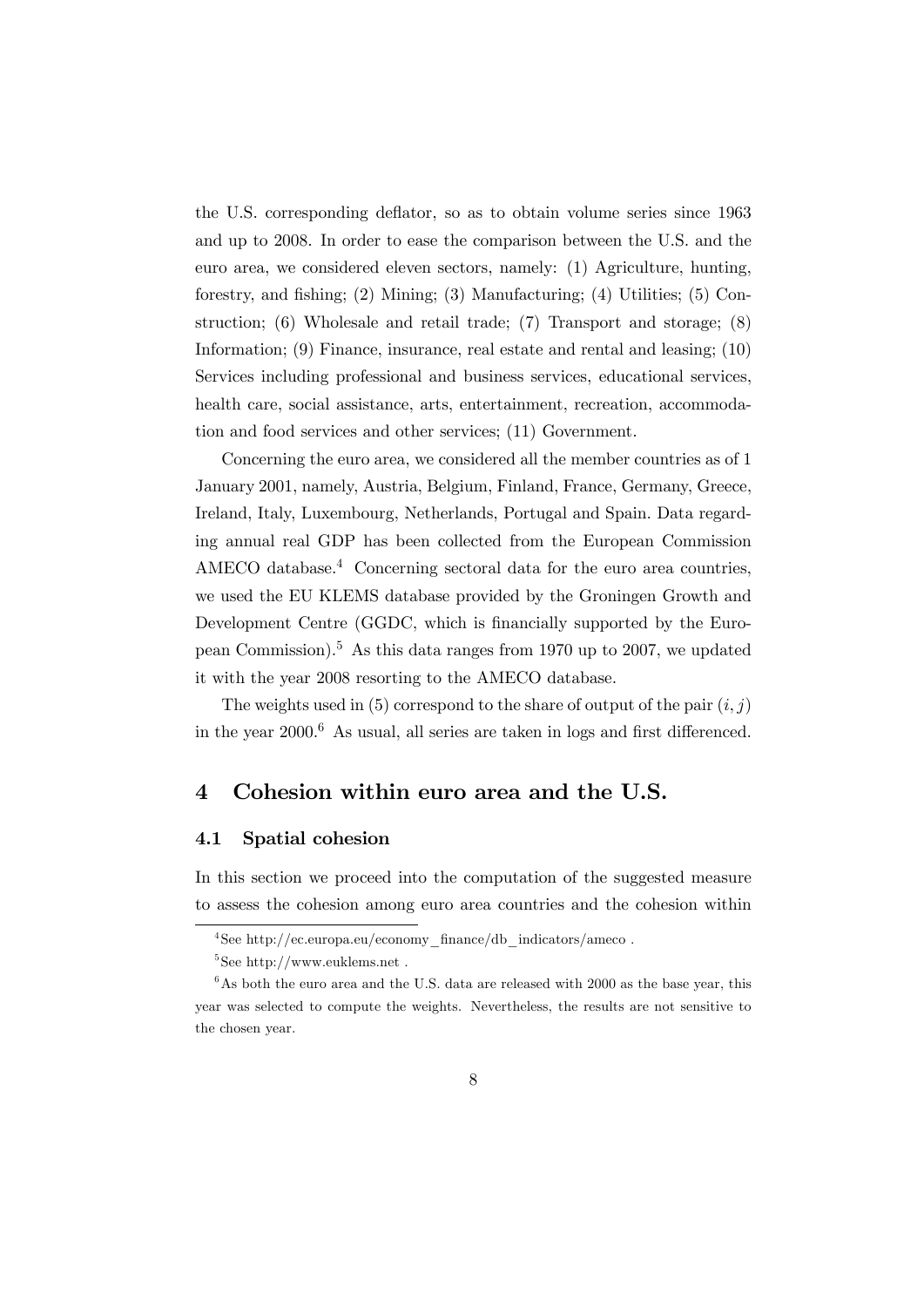the U.S. at both the regional and state levels. As three dimensions are involved, the wavelet-based cohesion is presented through a contour plot. The horizontal axis refers to time while the vertical axis refers to frequency. To ease interpretation, the frequency is converted to time units (years). The gray scale is for the wavelet-based cohesion, where increasing darkness corresponds to an increasing value and mimics the height in a surface plot. Hence, through the inspection of the graph one can identify both frequency bands (in the vertical axis) and time intervals (in the horizontal axis) where cohesion is larger and whether it has changed over time.7

In Figure 1 we present the wavelet-based measure of cohesion among euro area countries in terms of GDP growth. Several findings seem to be particularly relevant. First, one can observe that cohesion is typically larger at low frequencies, i.e., for long-run dynamics, than in the remaining frequencies. Moreover, at low frequencies cohesion has increased in the late 70's and early 80's and has kept high thereafter. Concerning the standard business cycle frequency range – that is, fluctuations between two and eight years –, although cohesion has been lower than at low frequencies, it has also increased since the mid-90s. At high frequencies, that is, for the very short-run fluctuations, cohesion has always been weak with the exception of the latter part of the sample. Hence, cohesion within the euro area has been larger for the long-term and business cycle dynamics and it has increased for several frequencies since the mid-90s.<sup>8</sup>

Regarding the U.S., we compute the cohesion at both the regional and state levels (see Figures 2 and 3, respectively). Likewise as in the euro area case, cohesion is positive within the U.S. at both the regional and state levels (see also Carlino and DeFina (2004)). Comparing Figures 2 and 3, one can observe that the U.S. cohesion at the regional level is higher than

<sup>7</sup>All computations are done using Matlab and the codes are available from the authors upon request.

 $8$ All these findings are broadly in line with the results of Rua (2010), who considers only the major euro area countries and assesses all possible country pairs individually.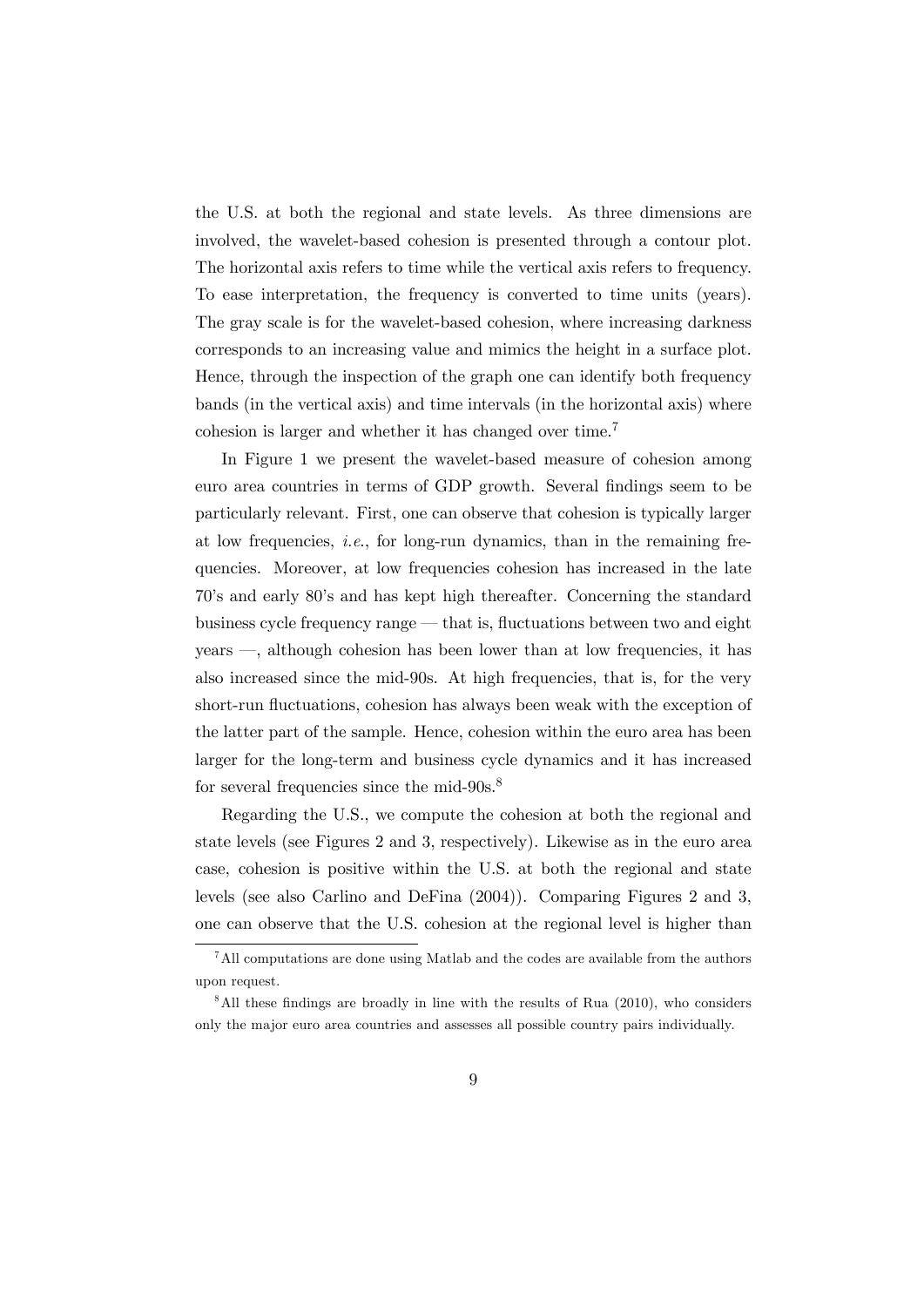at the state level, whatever the frequency and/or the time period. This is in line with the results of Croux *et al.* (2001), who argue that this is due to the fact that by aggregating the states the idiosyncratic sources of variations are diminished. In contrast with the euro area, the frequency range where cohesion is higher in the US is at the business cycle frequency range. A noteworthy and distinct finding is that, while in the euro area cohesion seems to have increased, reflecting most probably the deepening of the process of European economic integration, in the U.S. there seems to be evidence of a decrease in cohesion since the beginning of the 90's. This holds both at the regional and state levels.

To shed more light on this latter issue as well as on all the previous results, in the next section we conduct a cohesion analysis at the sectoral level.

## 4.2 Cohesion at the sectoral level

Up to now the focus has been on assessing the spatial cohesion within the euro area and the U.S.. To complement and provide further insights about the previous results, we also investigate cohesion at the sectoral level. This analysis allows us to identify whether the above findings are broadly based or if they are being driven by any particular sector.

The results at the sectoral level for the euro area are reported in Figure 4. Each plot presents the cohesion among the euro area countries for a given sector. In general, sectors like Agriculture, Mining, Government and to a lesser extent, Utilities, Construction, Transport and storage present relatively weak cohesion across frequencies and over time. Contrasting with these, sectors such as Manufacturing, Wholesale and retail trade, and Information denote a relatively high cohesion at low frequencies, one which has increased throughout time. These sectors seem to be responsible for the time-varying behaviour discussed earlier of cohesion within the euro area at low frequencies. It is also interesting to note that the sector where cohesion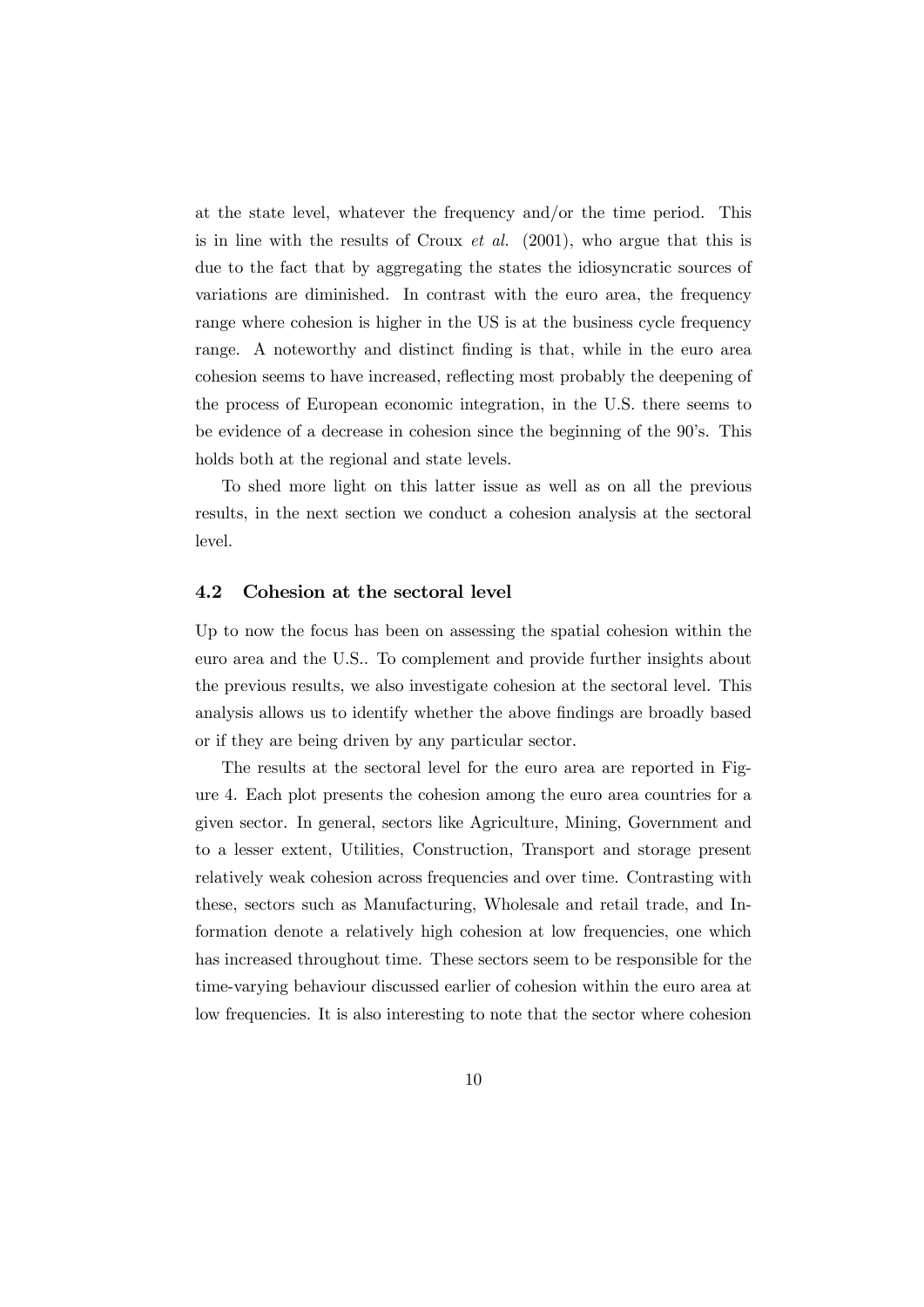has been increasing over the last decade and across all frequencies is the sector related to Finance, insurance and real estate. This clearly reflects the financial integration that has been taking place in the euro area.

We now turn to the U.S. results (see Figures 5 and 6). As pointed out in the previous section, cohesion at the regional level is higher than at the state level and this finding seems to hold for all the sectors across all the frequencies and over time. Since the results at the regional and state levels are qualitatively similar, henceforth we focus on the results obtained at the state level. The sectors that present lower cohesion are Agriculture, Mining, Finance, insurance and real estate and Government. In sectors like Construction, Transport and storage and, to a lesser extent, Utilities, cohesion seems to be higher at business cycle frequencies, whereas in the Information sector cohesion is more marked at low frequencies. On the other hand, in Manufacturing, Wholesale and retail trade, and Services including professional and business services and others, where cohesion has been high at the business cycle frequency range, have recorded a decrease in the last years. Hence, these appear to be the main sectors behind the recent deterioration of cohesion within the U.S..

# 5 Conclusions

The assessment of output synchronization across countries or regions has been of key importance in several strands of the literature as, for example, in the discussion of economic integration. Though comovement is traditionally measured in the time domain resorting to the well-known Pearson correlation coefficient, there has been an increasing focus on frequency domain analysis. However, while the former approach ignores the relationship at the frequency level, the latter disregards the fact that comovement can change over time. To overcome such shortcomings one can resort to wavelet analysis. In particular, in this paper we propose a wavelet-based measure of cohesion which allows one to assess how synchronization has evolved over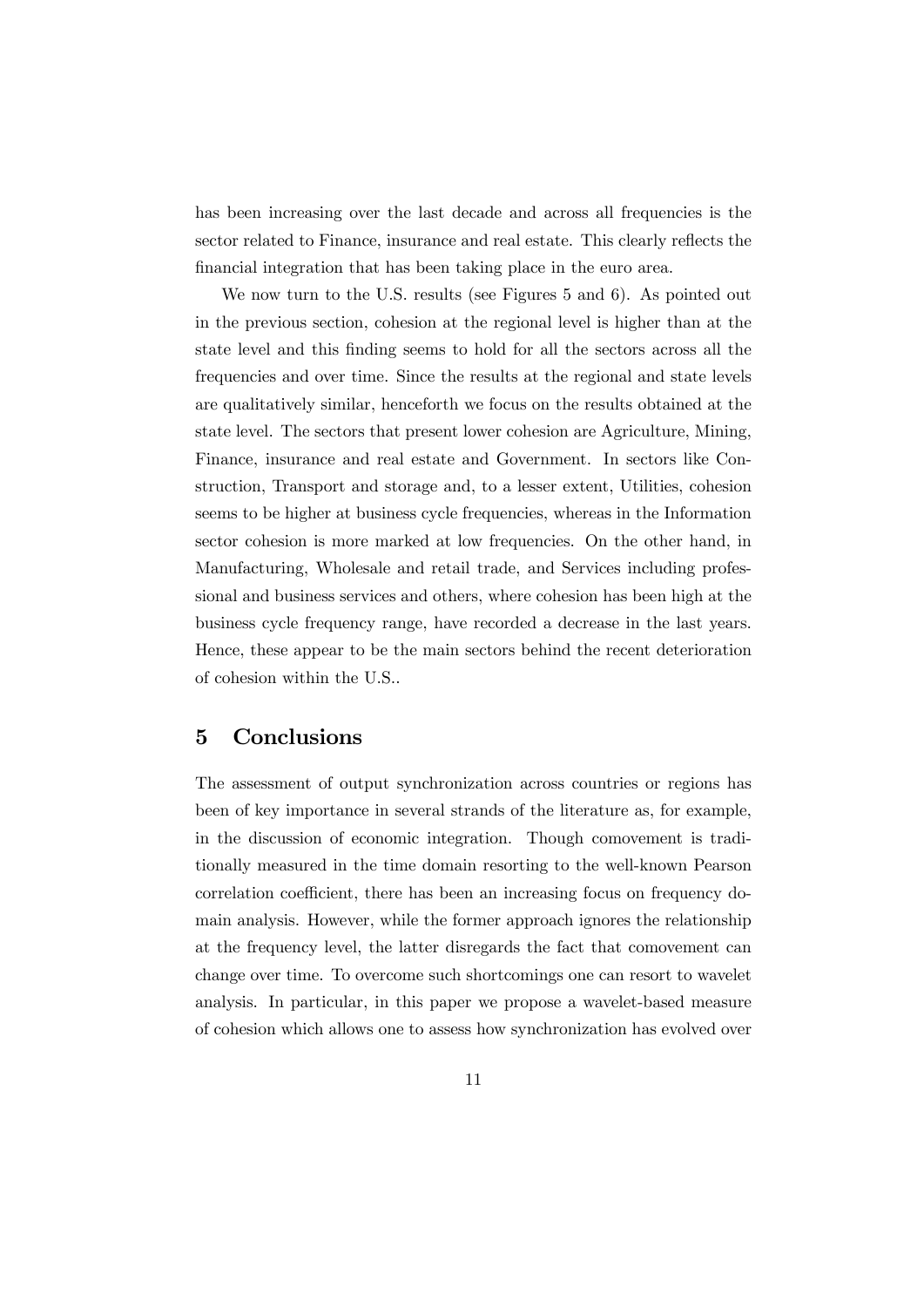time and across frequencies simultaneously, within a set of countries or regions.

To illustrate its empirical application we focus on the output growth synchronization within the euro area and the U.S.. We study cohesion among the euro area countries and within the U.S., both at the regional and state levels over the last decades. The results obtained highlight the usefulness of a wavelet-based measure of cohesion so as to uncover both frequency and time-varying features. We find that cohesion within the euro area has been higher at the long-run frequencies and that it has increased since the mid-90s across all frequencies. In contrast, cohesion within the U.S. is higher at the typical business cycle frequency range but seems to have decreased since the beginning of the 90's. These findings for the U.S. hold both at the regional and state levels. Furthermore, we find that the U.S. cohesion at the regional level is higher than at the state level across all frequencies and over the whole sample period. Additionally, we find a noteworthy heterogeneity in the results at the sectoral level. The sectors that seem to lie behind the overall results are identified.

# References

- [1] Adisson, P. (2002) "The illustrated wavelet transform handbook", The Institute of Physics, London.
- [2] A'Hearn, B. and Woitek, U. (2001) "More international evidence on the historical properties of business cycles", Journal of Monetary Economics, 47, 321-346.
- [3] Breitung, J. and Candelon, B. (2006) "Testing for short- and long-run causality: A frequency-domain approach", Journal of Econometrics, 132, 363-378.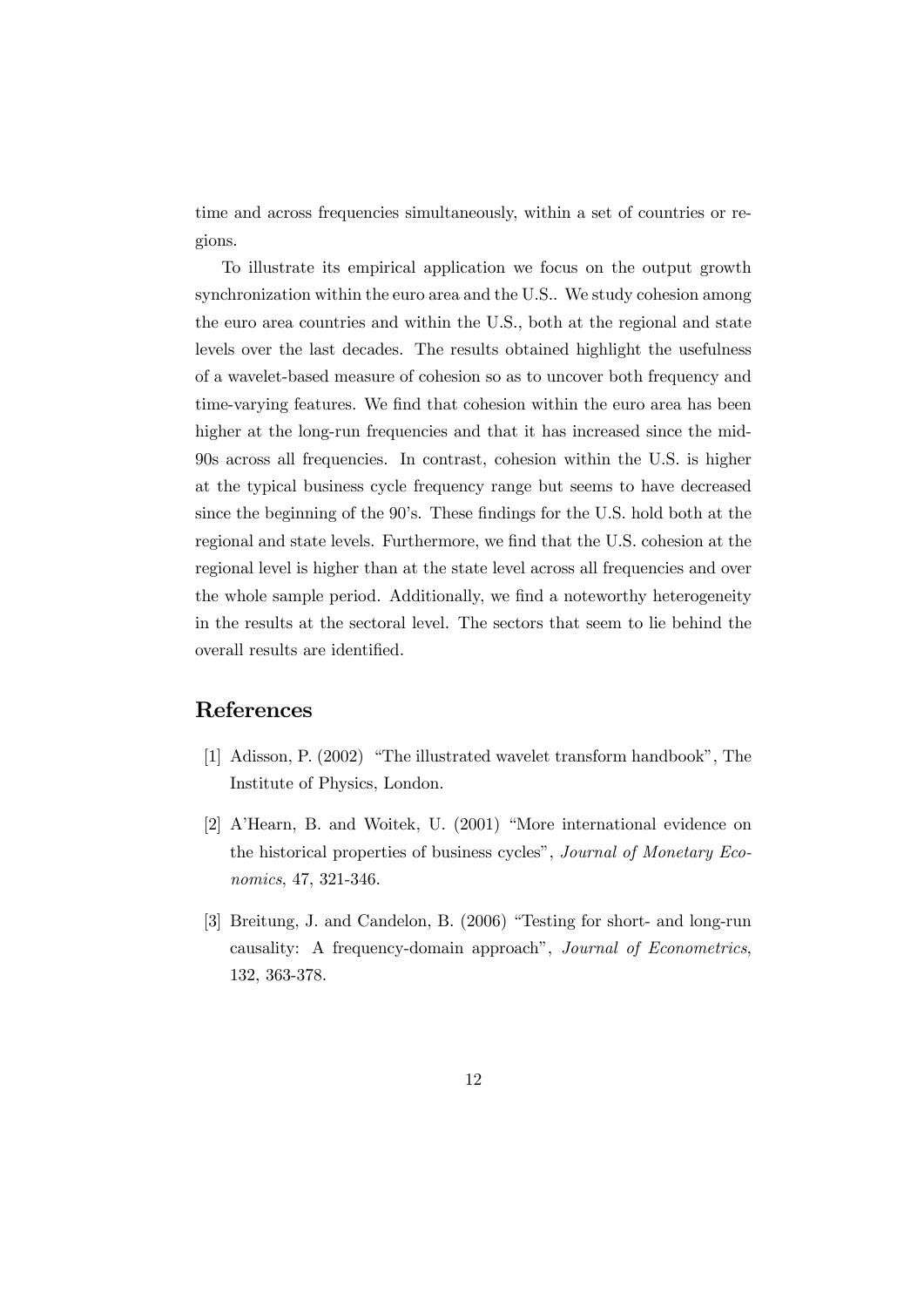- [4] Camacho, M., Perez-Quiros, G. and Saiz, L. (2006) "Are European business cycles close enough to be just one?", Journal of Economic Dynamics and Control, 30, 1687-1706.
- [5] Carlino, G. and DeFina, R. (2004) "How strong is co-movement in employment over the business cycle? Evidence from state/sector data", Journal of Urban Economics, 55, 298—315.
- [6] Crone, T. (2005) "An alternative definition of economic regions in the United States based on similarities in state business cycles", Review of Economics and Statistics, 87, 617—626.
- [7] Croux, C., Forni, M. and Reichlin, L. (2001) "A measure of comovement for economic variables: theory and empirics", Review of Economics and Statistics, 83, 232-241.
- [8] Crowley, P. (2007) "A guide to wavelets for economists", Journal of Economic Surveys, 21, 207-264.
- [9] Crowley, P. and Mayes, D. (2008) "How Fused is the Euro Area Core? An Evaluation of Growth Cycle Co-movement and Synchronization Using Wavelet Analysis", Journal of Business Cycle Measurement and Analysis, vol. 4, no. 1, 63-95.
- [10] de Haan, J., Inklaar, R. and Jong-A-Pin, R. (2008) "Will business cycles in the euro area converge: a critical survey of empirical research", Journal of Economic Surveys, vol. 22, no. 2, 234—273.
- [11] Eickmeier, S. and Breitung, J. (2006) "How synchronized are new EU member states with the euro area? Evidence from a structural factor model" Journal of Comparative Economics, 34, 538-563.
- [12] Frankel, J. and Rose, A. (1998) "The endogeneity of the optimum currency area criterion", Economic Journal, 108, 1009-1025.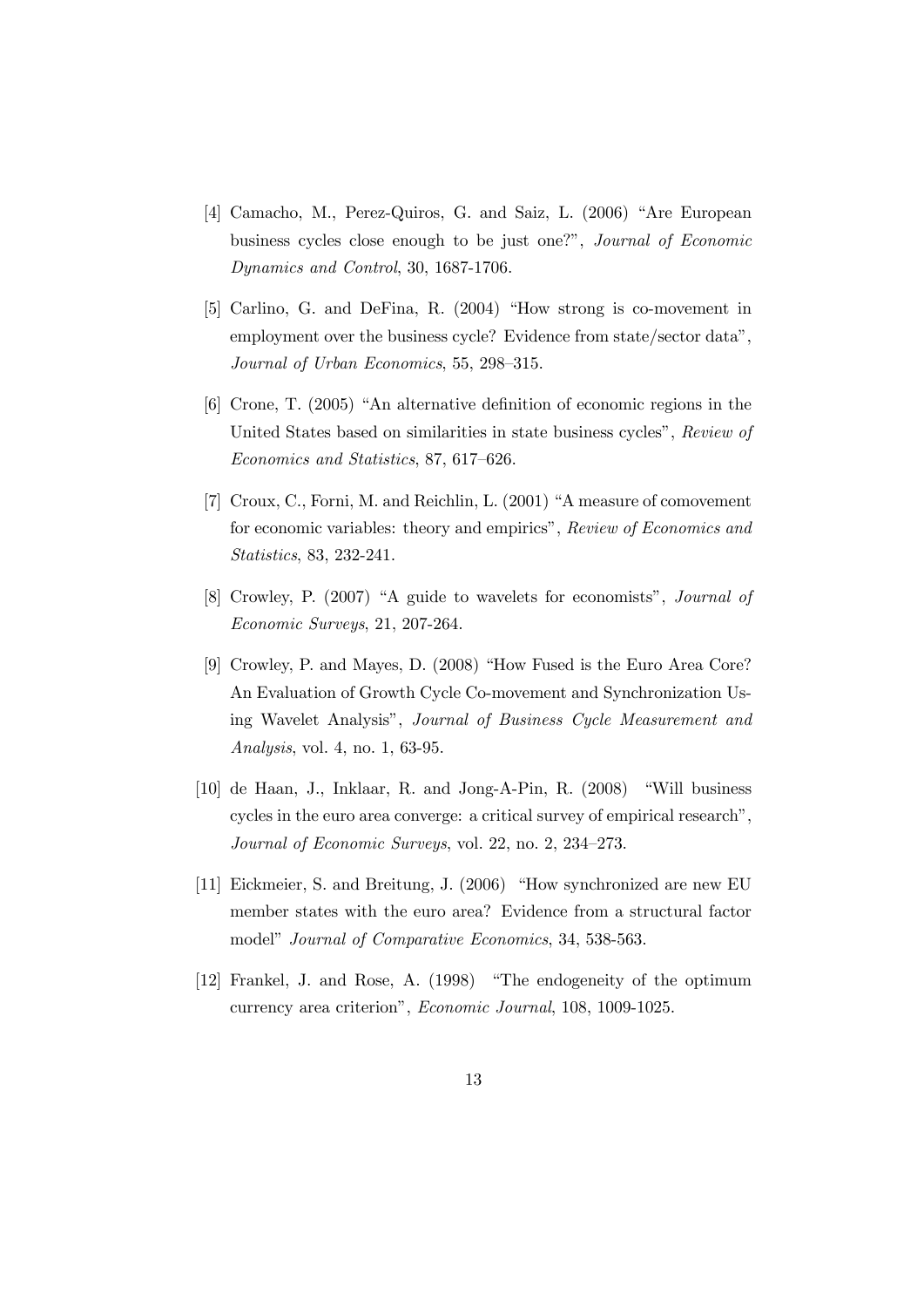- [13] Gallegati, M. and Gallegati, M. (2007) "Wavelet Variance Analysis of Output in G-7 Countries", Studies in Nonlinear Dynamics and Econometrics, vol. 11, no. 3, Article 6.
- [14] Gallegati, M., Palestrini, A., and Petrini, M. (2008) "Cyclical behavior of prices in the G7 countries through wavelet analysis", Advances in Complex Systems, vol. 11, 1, 119-130.
- [15] Kalemli-Ozcan, S., Sorensen, B. and Yosha, O. (2001) "Economic integration, industrial specialization and the asymmetry of macroeconomic fluctuations", Journal of International Economics, 55, 107-137.
- [16] Krugman, P. (1993) "Lesson of Massachusetts for EMU" in Giavazzi, F. and Torres, F. (eds), The Transition to Economic and Monetary Union in Europe, Cambridge University Press, 241-261.
- [17] Mundell, R. (1961) "A theory of Optimum Currency Areas", American Economic Review, 51, 657-665.
- [18] Pakko, M. (2004) "A spectral analysis of the cross-country consumption correlation puzzle", Economics Letters, 84, 341—347.
- [19] Percival, D. and Walden, A. (2000) Wavelet Methods for Time Series Analysis, Cambridge University Press.
- [20] Priestley, M. B. (1981) Spectral Analysis and Time Series, vol. I and II, Academic Press, London.
- [21] Ramsey, J. and Zhang, Z. (1996) "The application of wave form dictionaries to stock market index data", In: Kratsov, Y., Kadtke, J. (Eds.), Predictability of complex dynamical systems, Springer.
- [22] Ramsey, J. and Zhang, Z. (1997) "The analysis of foreign exchange data using waveform dictionaries", Journal of Empirical Finance 4, 341-372.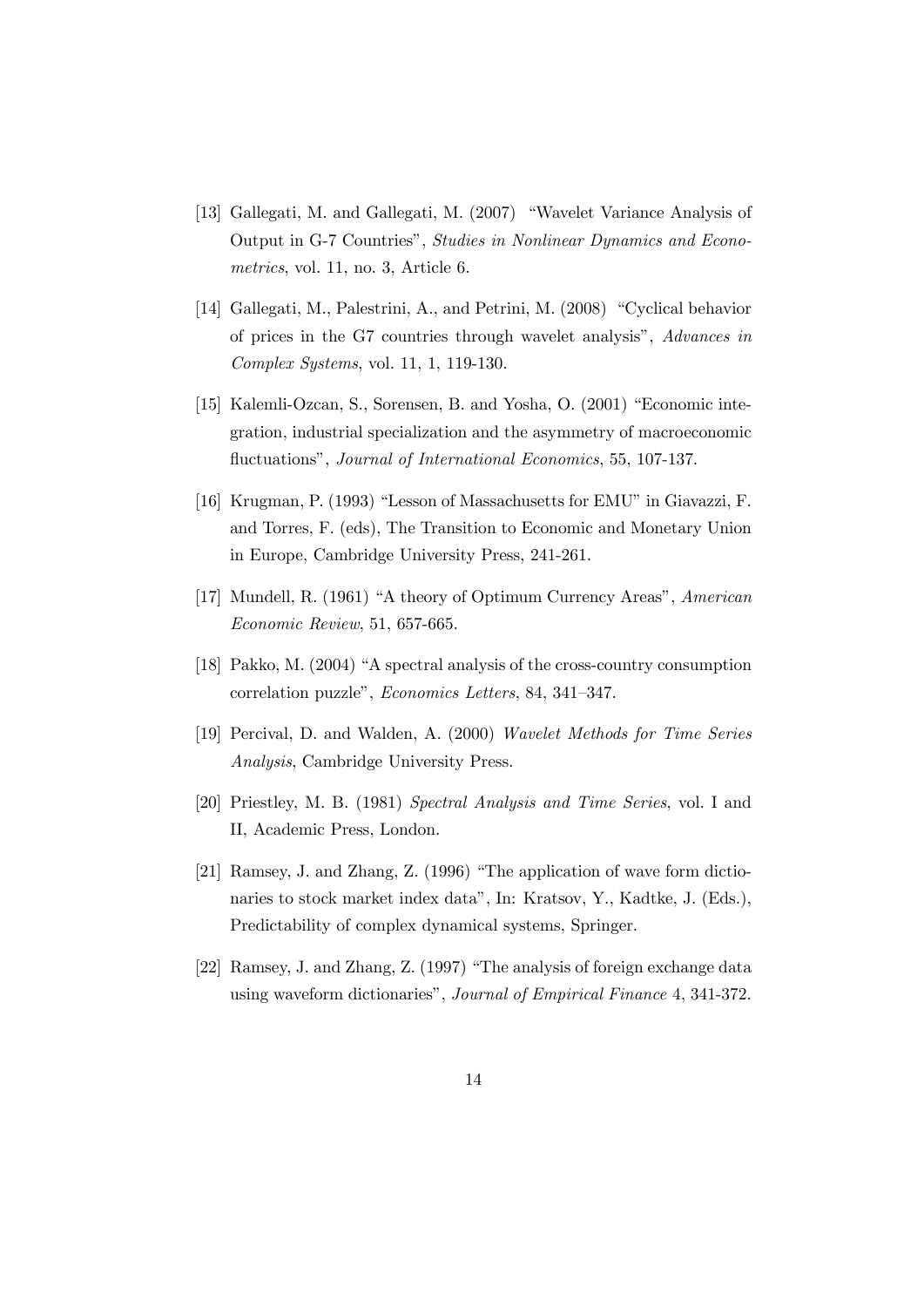- [23] Ramsey, J.and Lampart, C.(1998a) "Decomposition of economic relationships by time scale using wavelets", Macroeconomic Dynamics 2 (1), 49-71.
- [24] Ramsey, J. and Lampart, C. (1998b) "The decomposition of economic relationships by time scale using wavelets: expenditure and income", Studies in Nonlinear Dynamics and Econometrics 3 (1), 23-42.
- [25] Rose, A. (2000) "One money, one market: estimating the effect of common currencies on trade", Economic Policy, 30, 9-45.
- [26] Rua, A. (2010) "Measuring comovement in the time-frequency space", Journal of Macroeconomics, 32, 685-691.
- [27] Rua, A. (2011) ) "A wavelet approach for factor-augmented forecasting", Journal of Forecasting, 30, 666-678.
- [28] Rua, A. (2012) "Money growth and inflation in the euro area: a timefrequency view", Oxford Bulletin of Economics and Statistics, doi: 10.1111/j.1468-0084.2011.00680.x.
- [29] Rua, A., and Nunes, L.C. (2005) "Coincident and leading indicators for the euro area: A frequency band approach", International Journal of Forecasting, 21, 503-523.
- [30] Rua, A., and Nunes, L.C. (2009) "International comovement of stock market returns: A wavelet analysis", Journal of Empirical Finance 16, 632-639.
- [31] Tripier, F. (2002) "The Dynamic Correlation Between Growth and Unemployment", Economics Bulletin, vol. 5, no. 4, 1-9.
- [32] Yogo, M. (2008) "Measuring business cycles: A wavelet analysis of economic time series", Economics Letters, 100, 208-212.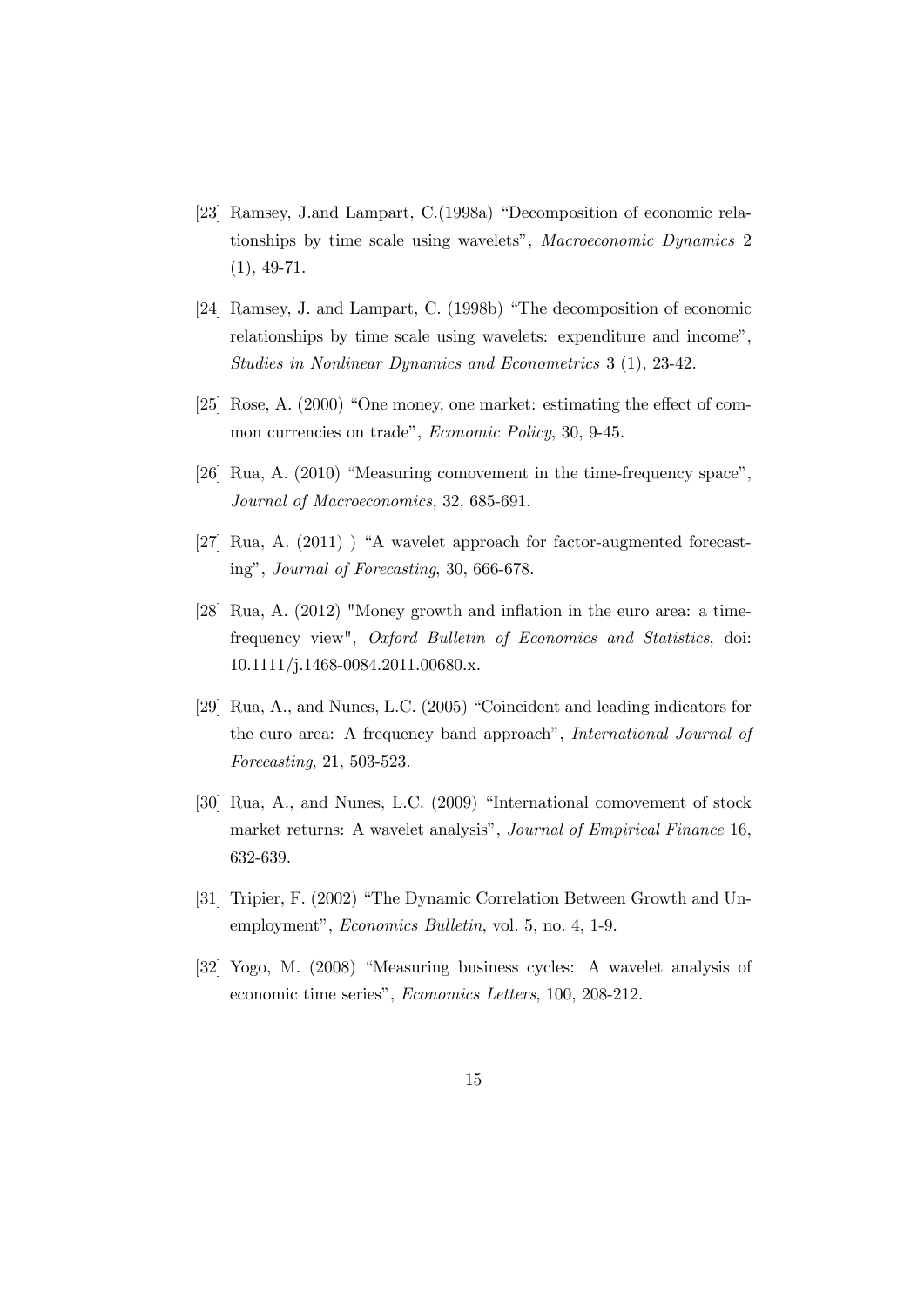Figure 1 - Cohesion within euro area



Figure 2 - Cohesion within US (at the regional level)



Figure 3 - Cohesion within US (at the state level)

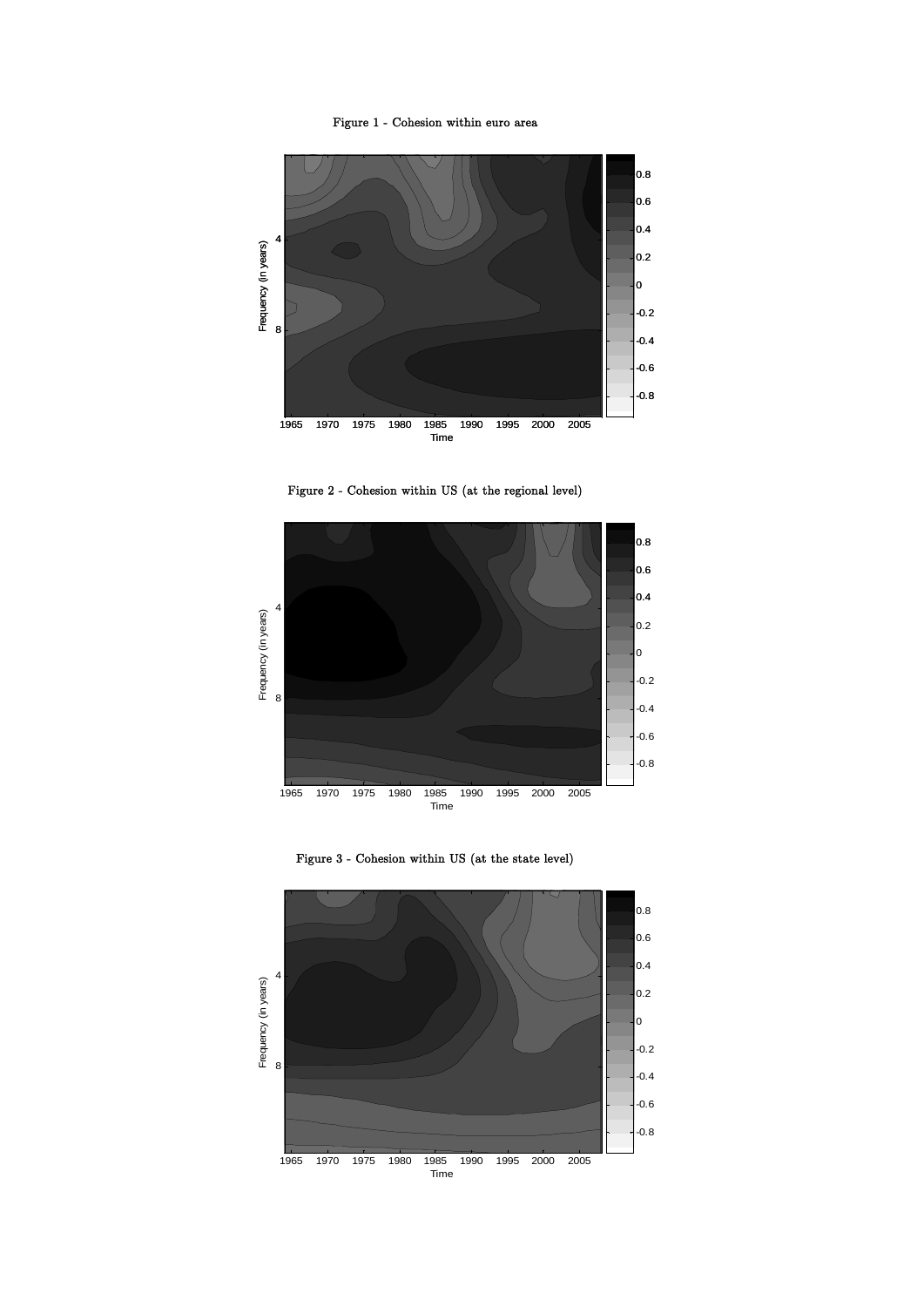### Figure 4 - Cohesion across euro area countries by sector

0.8

-0.8

-0.8 -0.6 -0.4 -0.2

በጋ 0.40.60.8









Construction **Example 2008** Wholesale and retail trade **Information** Transport and storage Information





0.6-0.6 -0.4-0.2 0.20.4



Time 19751980 1985 1990 1995 2000 2005







Finance, insurance, real estate Services including professional and business services, educational services, Government health care, among others



-0.2

-0.8

-0.8 -0.6 -0.4 -0.2

 $\overline{\phantom{a}}$ 0.40.60.8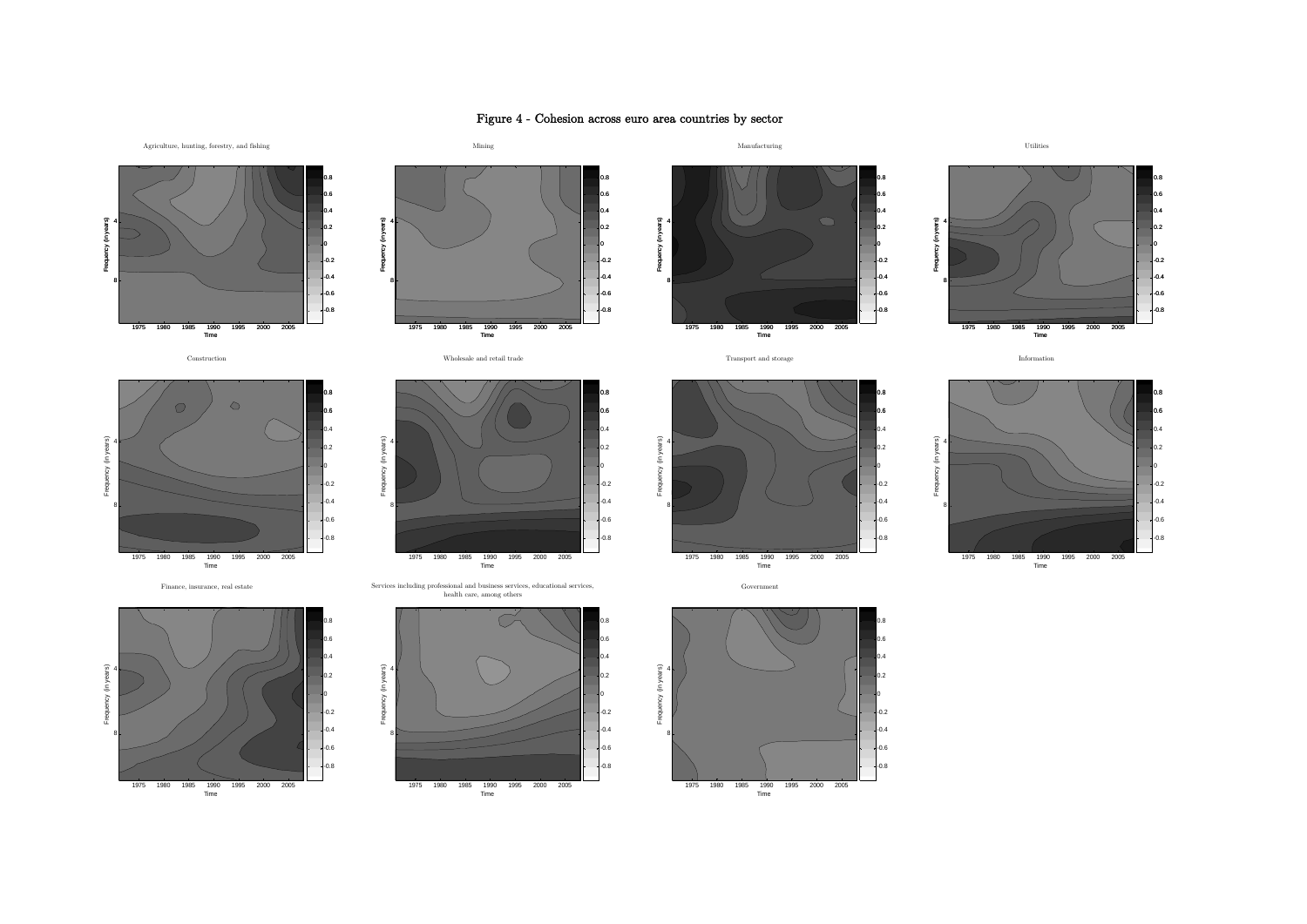## Figure 5 - Cohesion across US regions by sector

0.60.8

በጋ 0.4

-0.8-0.6-0.4-0.2















Construction **Example 2008** Wholesale and retail trade **Information** Transport and storage Information

 $\overline{\phantom{0}}$ -0.6-0.4-0.2

0.8

0.20.40.60.8



Government







Time 1965 1970 1975 1980 1985 1990 1995 2000 2005

Frequency (in years)

ay (in

Frequency (in years)

Frequency (in years

4

8





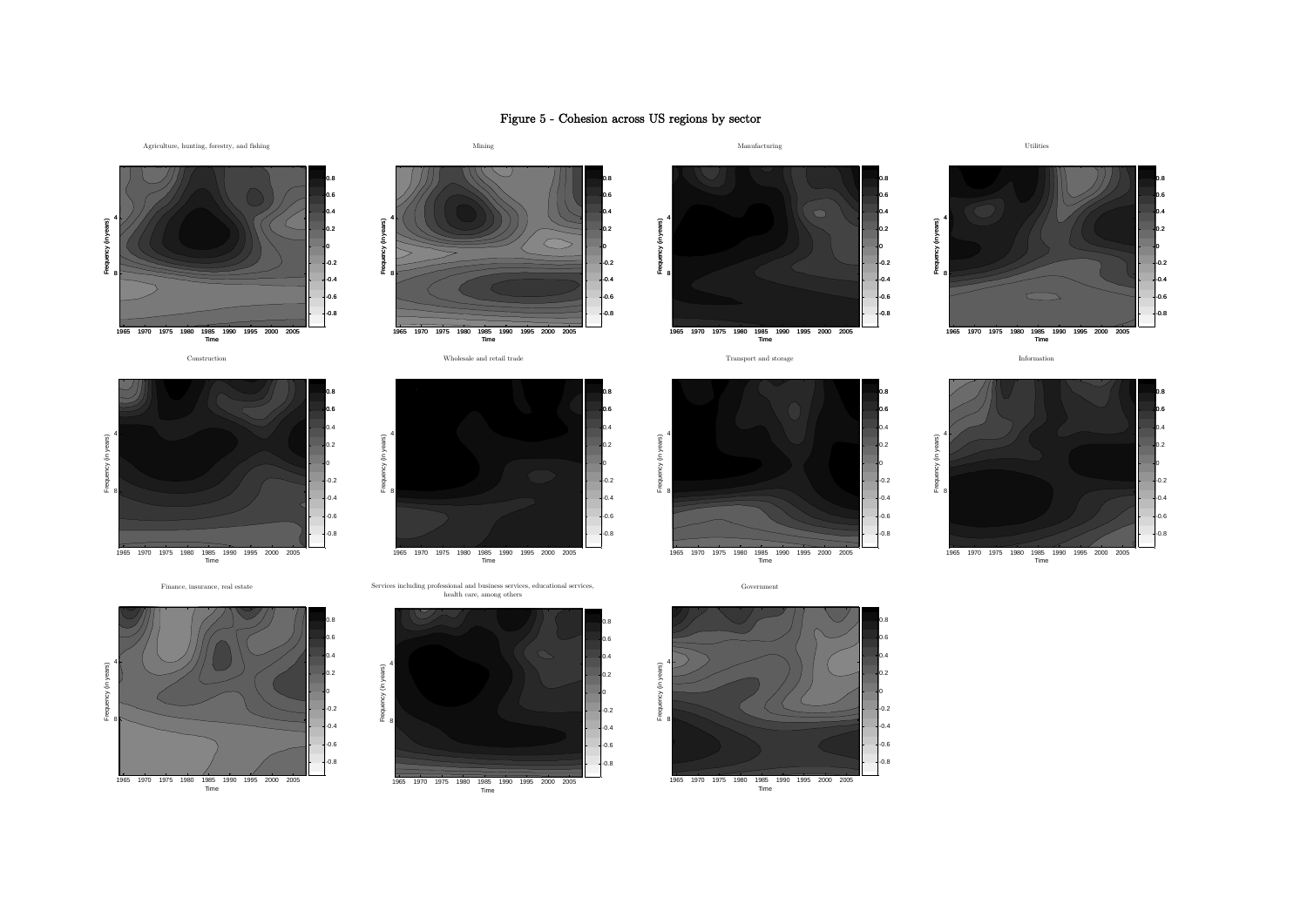## Figure 6 - Cohesion across US states by sector







Frequency (in years)





0.60.8

በጋ 0.4

-0.8-0.6-0.4-0.2 Frequency (in years) 4

Frequency (in ye



 $\overline{0}$ -0.6 -0.4 $\overline{0}$ 

0.20.40.60.8

Frequency (in years) 4

Frequency (in )

8





Time 1965 1970 1975 1980 1985 1990 1995 2000 2005

-0.4 -0.2

0.20.40.60.8



Frequency (in years)

4

8

Finance, insurance, real estate Services including professional and business services, educational services, health care, among others







Government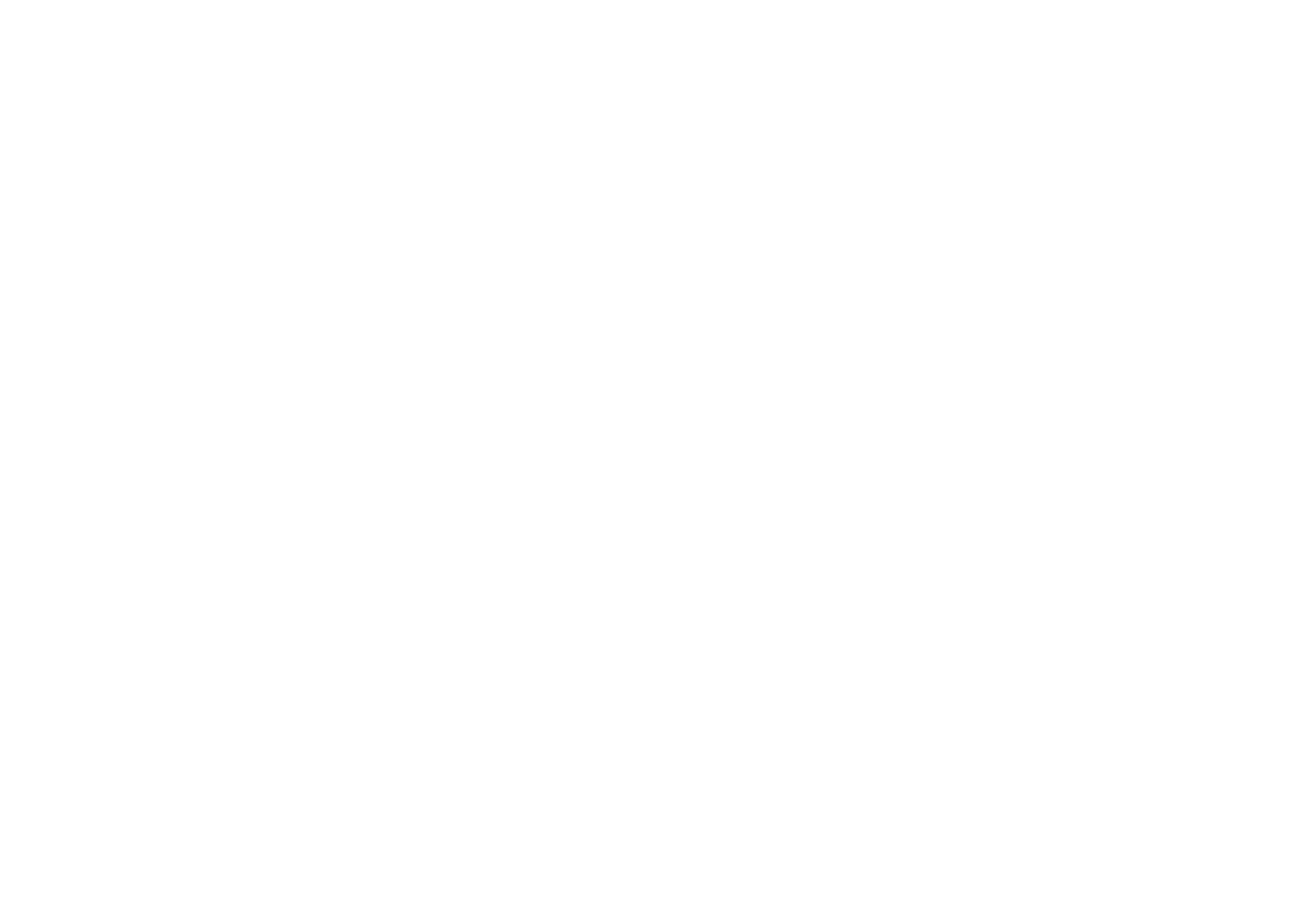# **WORKING PAPERS**

## **2010**

- 1/10 MEASURING COMOVEMENT IN THE TIME-FREQUENCY SPACE — *António Rua*
- 2/10 EXPORTS, IMPORTS AND WAGES: EVIDENCE FROM MATCHED FIRM-WORKER-PRODUCT PANELS — *Pedro S. Martins, Luca David Opromolla*
- 3/10 NONSTATIONARY EXTREMES AND THE US BUSINESS CYCLE — *Miguel de Carvalho, K. Feridun Turkman, António Rua*
- 4/10 EXPECTATIONS-DRIVEN CYCLES IN THE HOUSING MARKET — *Luisa Lambertini, Caterina Mendicino, Maria Teresa Punzi*
- 5/10 COUNTERFACTUAL ANALYSIS OF BANK MERGERS — *Pedro P. Barros, Diana Bonfi m, Moshe Kim, Nuno C. Martins*
- 6/10 THE EAGLE. A MODEL FOR POLICY ANALYSIS OF MACROECONOMIC INTERDEPENDENCE IN THE EURO AREA — *S. Gomes, P. Jacquinot, M. Pisani*
- 7/10 A WAVELET APPROACH FOR FACTOR-AUGMENTED FORECASTING — *António Rua*
- 8/10 EXTREMAL DEPENDENCE IN INTERNATIONAL OUTPUT GROWTH: TALES FROM THE TAILS — *Miguel de Carvalho, António Rua*
- 9/10 TRACKING THE US BUSINESS CYCLE WITH A SINGULAR SPECTRUM ANALYSIS — *Miguel de Carvalho, Paulo C. Rodrigues, António Rua*
- 10/10 A MULTIPLE CRITERIA FRAMEWORK TO EVALUATE BANK BRANCH POTENTIAL ATTRACTIVENESS — *Fernando A. F. Ferreira, Ronald W. Spahr, Sérgio P. Santos, Paulo M. M. Rodrigues*
- 11/10 THE EFFECTS OF ADDITIVE OUTLIERS AND MEASUREMENT ERRORS WHEN TESTING FOR STRUCTURAL BREAKS IN VARIANCE
	- *Paulo M. M. Rodrigues, Antonio Rubia*
- 12/10 CALENDAR EFFECTS IN DAILY ATM WITHDRAWALS — *Paulo Soares Esteves, Paulo M. M. Rodrigues*
- 13/10 MARGINAL DISTRIBUTIONS OF RANDOM VECTORS GENERATED BY AFFINE TRANSFORMATIONS OF INDEPENDENT TWO-PIECE NORMAL VARIABLES
	- *Maximiano Pinheiro*
- 14/10 MONETARY POLICY EFFECTS: EVIDENCE FROM THE PORTUGUESE FLOW OF FUNDS — *Isabel Marques Gameiro, João Sousa*
- 15/10 SHORT AND LONG INTEREST RATE TARGETS
	- *Bernardino Adão, Isabel Correia, Pedro Teles*
- 16/10 FISCAL STIMULUS IN A SMALL EURO AREA ECONOMY — *Vanda Almeida, Gabriela Castro, Ricardo Mourinho Félix, José Francisco Maria*
- 17/10 FISCAL INSTITUTIONS AND PUBLIC SPENDING VOLATILITY IN EUROPE
	- *Bruno Albuquerque*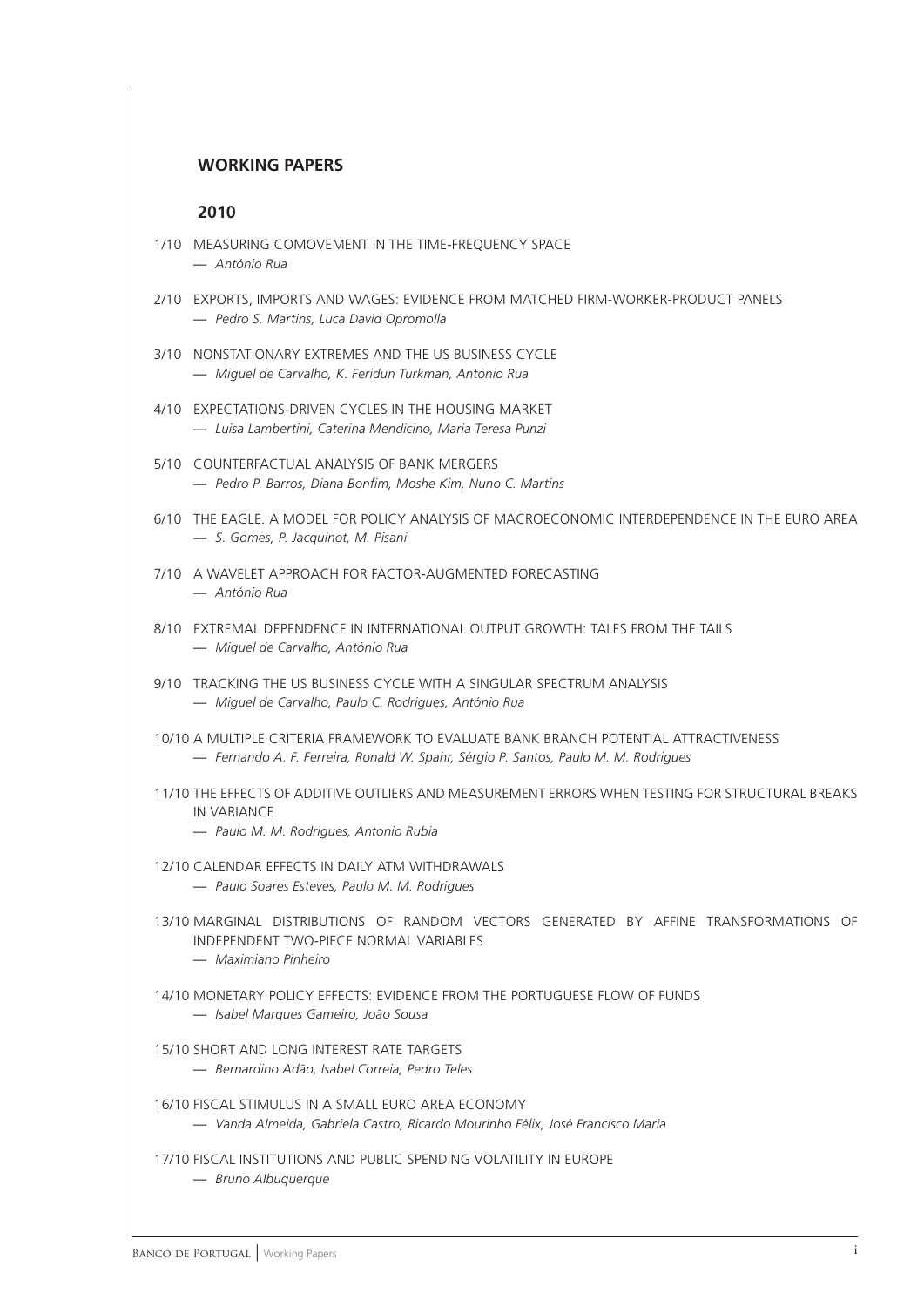18/10 GLOBAL POLICY AT THE ZERO LOWER BOUND IN A LARGE-SCALE DSGE MODEL

- *S. Gomes, P. Jacquinot, R. Mestre, J. Sousa*
- 19/10 LABOR IMMOBILITY AND THE TRANSMISSION MECHANISM OF MONETARY POLICY IN A MONETARY UNION — *Bernardino Adão, Isabel Correia*
- 20/10 TAXATION AND GLOBALIZATION
	- *Isabel Correia*
- 21/10 TIME-VARYING FISCAL POLICY IN THE U.S.
	- *Manuel Coutinho Pereira, Artur Silva Lopes*
- 22/10 DETERMINANTS OF SOVEREIGN BOND YIELD SPREADS IN THE EURO AREA IN THE CONTEXT OF THE ECONOMIC AND FINANCIAL CRISIS
	- *Luciana Barbosa, Sónia Costa*
- 23/10 FISCAL STIMULUS AND EXIT STRATEGIES IN A SMALL EURO AREA ECONOMY — *Vanda Almeida, Gabriela Castro, Ricardo Mourinho Félix, José Francisco Maria*
- 24/10 FORECASTING INFLATION (AND THE BUSINESS CYCLE?) WITH MONETARY AGGREGATES — *João Valle e Azevedo, Ana Pereira*
- 25/10 THE SOURCES OF WAGE VARIATION: AN ANALYSIS USING MATCHED EMPLOYER-EMPLOYEE DATA — *Sónia Torres,Pedro Portugal, John T.Addison, Paulo Guimarães*
- 26/10 THE RESERVATION WAGE UNEMPLOYMENT DURATION NEXUS — *John T. Addison, José A. F. Machado, Pedro Portugal*
- 27/10 BORROWING PATTERNS, BANKRUPTCY AND VOLUNTARY LIQUIDATION — *José Mata, António Antunes, Pedro Portugal*
- 28/10 THE INSTABILITY OF JOINT VENTURES: LEARNING FROM OTHERS OR LEARNING TO WORK WITH OTHERS — *José Mata, Pedro Portugal*
- 29/10 THE HIDDEN SIDE OF TEMPORARY EMPLOYMENT: FIXED-TERM CONTRACTS AS A SCREENING DEVICE — *Pedro Portugal, José Varejão*
- 30/10 TESTING FOR PERSISTENCE CHANGE IN FRACTIONALLY INTEGRATED MODELS: AN APPLICATION TO WORLD INFLATION RATES
	- *Luis F. Martins, Paulo M. M. Rodrigues*
- 31/10 EMPLOYMENT AND WAGES OF IMMIGRANTS IN PORTUGAL
	- *Sónia Cabral, Cláudia Duarte*
- 32/10 EVALUATING THE STRENGTH OF IDENTIFICATION IN DSGE MODELS. AN A PRIORI APPROACH — *Nikolay Iskrev*
- 33/10 JOBLESSNESS — *José A. F. Machado, Pedro Portugal, Pedro S. Raposo*

## **2011**

- 1/11 WHAT HAPPENS AFTER DEFAULT? STYLIZED FACTS ON ACCESS TO CREDIT — *Diana Bonfi m, Daniel A. Dias, Christine Richmond*
- 2/11 IS THE WORLD SPINNING FASTER? ASSESSING THE DYNAMICS OF EXPORT SPECIALIZATION — *João Amador*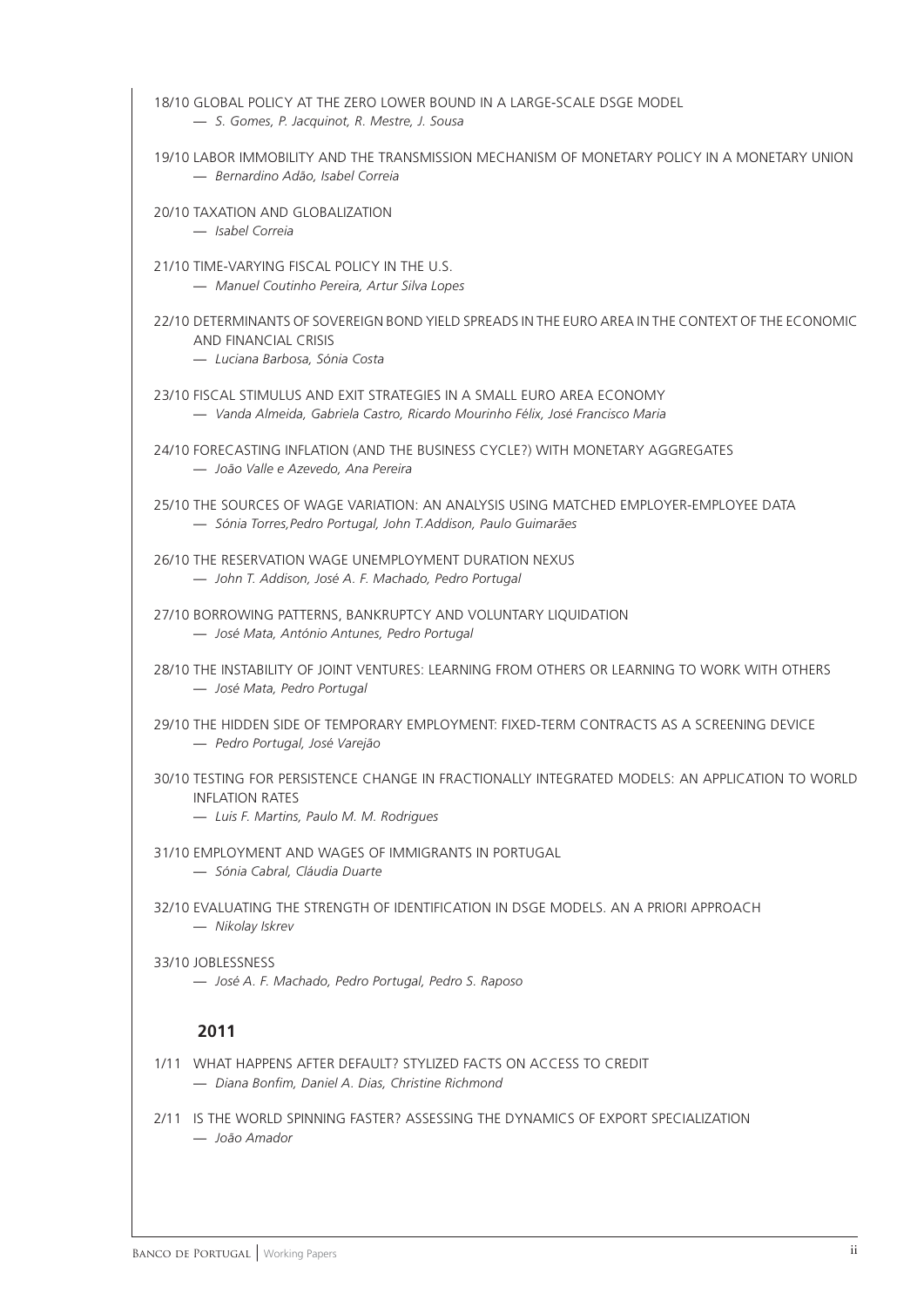3/11 UNCONVENTIONAL FISCAL POLICY AT THE ZERO BOUND — *Isabel Correia, Emmanuel Farhi, Juan Pablo Nicolini, Pedro Teles* 4/11 MANAGERS' MOBILITY, TRADE STATUS, AND WAGES — *Giordano Mion, Luca David Opromolla* 5/11 FISCAL CONSOLIDATION IN A SMALL EURO AREA ECONOMY — *Vanda Almeida, Gabriela Castro, Ricardo Mourinho Félix, José Francisco Maria* 6/11 CHOOSING BETWEEN TIME AND STATE DEPENDENCE: MICRO EVIDENCE ON FIRMS' PRICE-REVIEWING **STRATEGIES** — *Daniel A. Dias, Carlos Robalo Marques, Fernando Martins* 7/11 WHY ARE SOME PRICES STICKIER THAN OTHERS? FIRM-DATA EVIDENCE ON PRICE ADJUSTMENT LAGS — *Daniel A. Dias, Carlos Robalo Marques, Fernando Martins, J. M. C. Santos Silva* 8/11 LEANING AGAINST BOOM-BUST CYCLES IN CREDIT AND HOUSING PRICES — *Luisa Lambertini, Caterina Mendicino, Maria Teresa Punzi* 9/11 PRICE AND WAGE SETTING IN PORTUGAL LEARNING BY ASKING — *Fernando Martins* 10/11 ENERGY CONTENT IN MANUFACTURING EXPORTS: A CROSS-COUNTRY ANALYSIS — *João Amador* 11/11 ASSESSING MONETARY POLICY IN THE EURO AREA: A FACTOR-AUGMENTED VAR APPROACH — *Rita Soares* 12/11 DETERMINANTS OF THE EONIA SPREAD AND THE FINANCIAL CRISIS — *Carla Soares, Paulo M. M. Rodrigues* 13/11 STRUCTURAL REFORMS AND MACROECONOMIC PERFORMANCE IN THE EURO AREA COUNTRIES: A MODEL-BASED ASSESSMENT — *S. Gomes, P. Jacquinot, M. Mohr, M. Pisani* 14/11 RATIONAL VS. PROFESSIONAL FORECASTS — *João Valle e Azevedo, João Tovar Jalles* 15/11 ON THE AMPLIFICATION ROLE OF COLLATERAL CONSTRAINTS — *Caterina Mendicino* 16/11 MOMENT CONDITIONS MODEL AVERAGING WITH AN APPLICATION TO A FORWARD-LOOKING MONETARY POLICY REACTION FUNCTION — *Luis F. Martins* 17/11 BANKS' CORPORATE CONTROL AND RELATIONSHIP LENDING: EVIDENCE FROM RETAIL LOANS — *Paula Antão, Miguel A. Ferreira, Ana Lacerda* 18/11 MONEY IS AN EXPERIENCE GOOD: COMPETITION AND TRUST IN THE PRIVATE PROVISION OF MONEY — *Ramon Marimon, Juan Pablo Nicolini, Pedro Teles* 19/11 ASSET RETURNS UNDER MODEL UNCERTAINTY: EVIDENCE FROM THE EURO AREA, THE U.K. AND THE U.S. — *João Sousa, Ricardo M. Sousa* 20/11 INTERNATIONAL ORGANISATIONS' *VS*. PRIVATE ANALYSTS' FORECASTS: AN EVALUATION — *Ildeberta Abreu* 21/11 HOUSING MARKET DYNAMICS: ANY NEWS? — *Sandra Gomes, Caterina Mendicino*